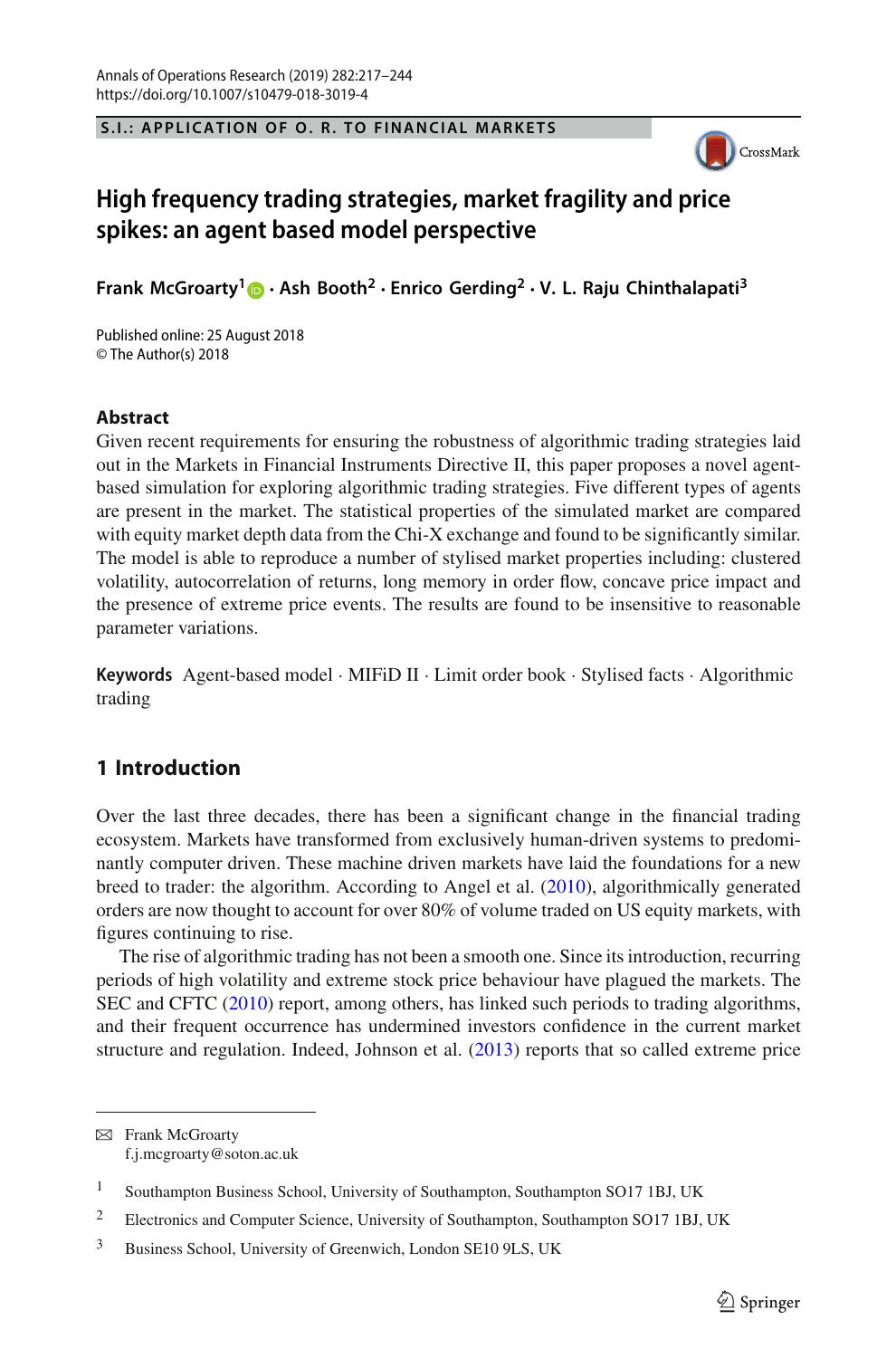movement Flash Crashes are becoming ever more frequent with over 18,000 of them occurring between 2006 and 2011 in various stocks.

Thus, in this paper, we describe for the first time an agent-based simulation environment that is realistic and robust enough for the analysis of algorithmic trading strategies. In detail, we describe an agent-based market simulation that centres around a fully functioning limit order book (LOB) and populations of agents that represent common market behaviours and strategies: market makers, fundamental traders, high-frequency momentum traders, highfrequency mean reversion traders and noise traders.

The model described in this paper includes agents that operate on different timescales and whose strategic behaviours depend on other market participants. The decoupling of actions across timescales combined with dynamic behaviour of agents is lacking from previous models and is essential in dictating the more complex patterns seen in high-frequency order-driven markets. Consequently, this paper presents a model that represents a richer set of trading behaviours and is able to replicate more of the empirically observed empirical regularities than any other paper. Such abilities provide a crucial step towards a viable platform for the testing of trading algorithms as outlined in MiFID II.

We compare the output of our model to depth-of-book market data from the Chi-X equity exchange and find that our model accurately reproduces empirically observed values for: autocorrelation of price returns, volatility clustering, kurtosis, the variance of price return and order-sign time series and the price impact function of individual orders. Interestingly, we find that, in certain proportions, the presence of high-frequency trading agents gives rise to the occurrence of extreme price events. We asses the sensitivity of the model to parameter variation and find the proportion of high-frequency strategies in the market to have the largest influence on market dynamics.

This paper is structured as follows: Sect. [2](#page-1-0) gives a background on the need for increased regulation and the rise of MiFID II. Section [3](#page-3-0) gives an overview of the relevant literature while Sect. [4](#page-8-0) provides a description of the model structure and agent behaviours in detail. In Sect. [5](#page-14-0) the results are summarised while Sect. [6](#page-24-0) gives concluding remarks and discusses potential future work.

### <span id="page-1-0"></span>**2 The need for improved oversight and the scope of MiFID II**

One of the more well known incidents of market turbulence is the extreme price spike of the 6th May 2010. At 14:32, began a trillion dollar stock market crash that lasted for a period of only 36 min (Kirilenko et al[.](#page-26-1) [2014\)](#page-26-1). Particularly shocking was not the large intra-day loss but the sudden rebound of most securities to near their original values. This breakdown resulted in the second-largest intraday point swing ever witnessed, at 1010.14 points. Only 2 weeks after the crash, the SEC and CFTC released a joint report that did little but quash rumours of terrorist involvement. During the months that followed, there was a great deal of speculation about the events on May 6th with the identification of a cause made particularly difficult by the increased number of exchanges, use of algorithmic trading systems and speed of trading. Finally, the SEC and CFTC released their report on September 30th concluding that the event was initiated by a single algorithmic order that executed a large sale of futures contracts in an extraordinarily short amount of time from fund management firm Waddell and Reed (W&R) (SE[C](#page-27-0) [2010](#page-27-0)).

The report was met with mixed responses and a number of academics have expressed disagreement with the SEC report. Menkveld and Yueshe[n](#page-27-1) [\(2013\)](#page-27-1) analysed W&Rs orderflow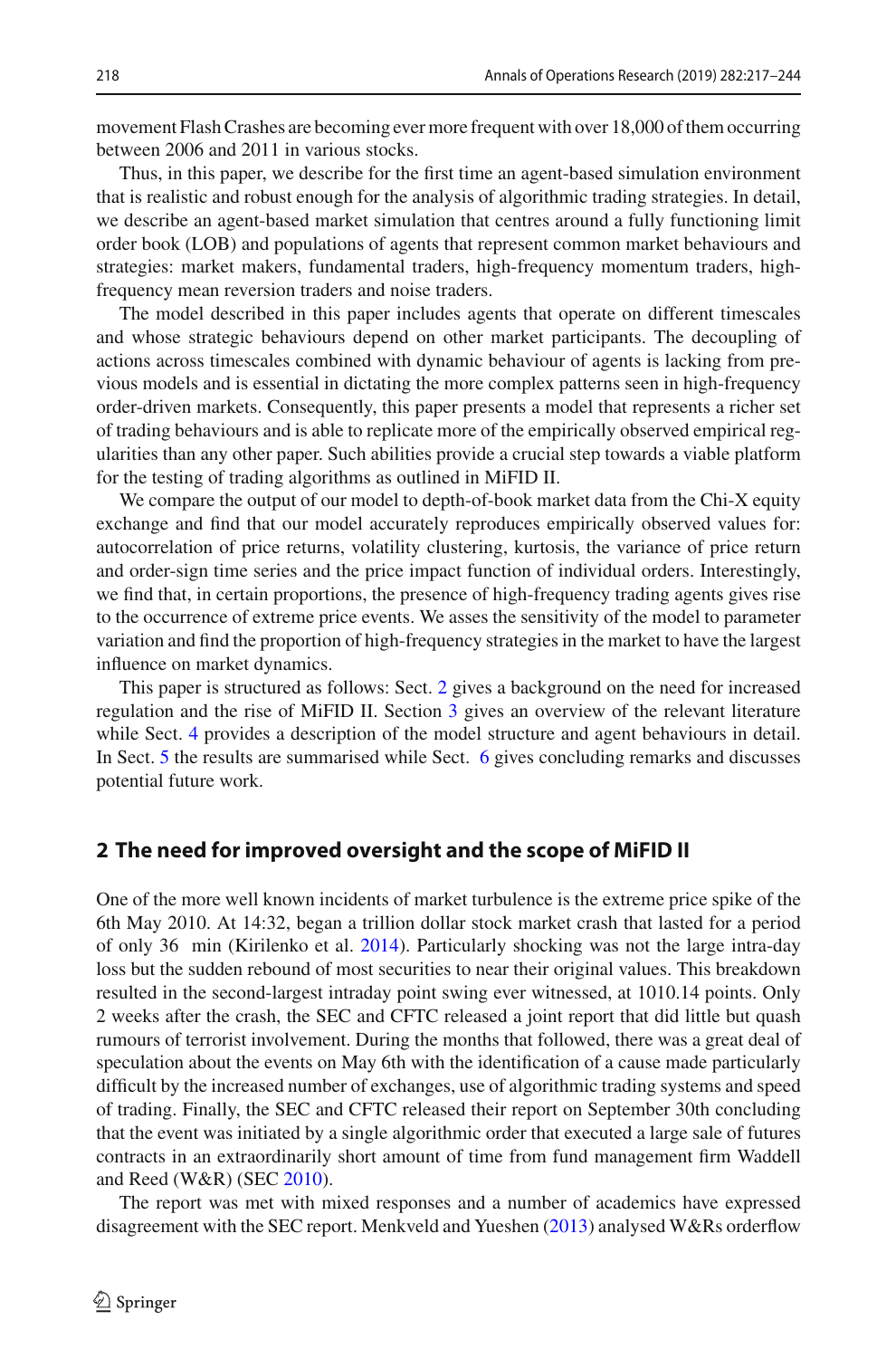and identified an alternative narrative. They did not conclude that the crash was simply the price W&R were required to take for demanding immediacy in the S&P. Instead, they found that cross-market arbitrage, which provided e-mini sellers with increased liquidity from S&P buyers in other markets, broke down minutes before the crash. As a result of the breakdown, W&R were forced to find buyers only in E-mini and so they decelerated their selling. An extreme response (in terms of price and selling behaviour) then resulted in W&R paying a disproportionately high price for demanding liquidity.

Easley and Prad[o](#page-26-2) [\(2011\)](#page-26-2) show that major liquidity issues were percolating over the days that preceded the price spike. They note that immediately prior to the large W&R trade, volume was high and liquidity was low. Using a technique developed in previous research (Easley et al[.](#page-26-3) [2010](#page-26-3)), they suggest that, during the period in question, order flow was becoming increasingly toxic. They go on to demonstrate how, in a high-frequency world, such toxicity may cause market makers to exit - sowing the seeds for episodic liquidity. Of particular note, the authors express their concern that an anomaly like this is highly likely to occur, once again, in the future.

Another infamous crash occurred on the 23rd March 2012 during the IPO of a firm called BATS. The stock began trading at 11:14 a.m. with an initial price of \$15.25. Within 900 ms of opening, the stock price had fallen to \$0.28 and within 1.5 s, the price bottomed at \$0.0007. Yet another technological incident was witnessed when, on the 1st August 2012, the new market-making system of Knight Capital was deployed. Knight Capital was a world leader in automated market making and a vocal advocate of automated trading. The error occurred when testing software was released alongside the final market-making software. According to the official statement of Knight Capital Grou[p](#page-27-2) [\(2012\)](#page-27-2):

Knight experienced a technology issue at the open of trading…this issue was related to Knights installation of trading software and resulted in Knight sending numerous erroneous orders in NYSE-listed securities…which has resulted in a realised pre-tax loss of approximately 440 million [dollars].

This 30 min of bogus trading brought an end to Knights 17 year existence, with the firm subsequently merging with a rival.

The all-too-common extreme price spikes are a dramatic consequence of the growing complexity of modern financial markets and have not gone unnoticed by the regulators. In November 2011, the European Unio[n](#page-26-4) [\(2011\)](#page-26-4) made proposals for a revision of the Markets in Financial Instruments Directive (MiFID). Although this directive only governs the European markets, according to the World Ban[k](#page-27-3) [\(2012\)](#page-27-3) (in terms of market capitalisation), the EU represents a market around two thirds of the size of the US. In the face of declining investor confidence and rapidly changing markets, a draft of MiFID II was produced. After nearly three years of debate, on the 14th January 2014, the European Parliament and the Council reached an agreement on the updated rules for MiFID II, with a clear focus on transparency and the regulation of automated trading systems (European Unio[n](#page-26-5) [2014](#page-26-5)).

MiFID II came to be as a result of increasing fears that algorithmic trading had the potential to cause market distortion over unprecedented timescales. Particularly, there were concerns over increased volatility, high cancellation rates and the ability of algorithmic systems to withdraw liquidity at any time. Thus, MiFID II introduces tighter regulation over algorithmic trading, imposing specific and detailed requirements over those that operate such strategies. This increased oversight requires clear definitions of the strategies under regulation.

MiFID II defines algorithmic trading as the use of computer algorithms to automatically determine the parameters of orders, including: trade initiation, timing, price and modifica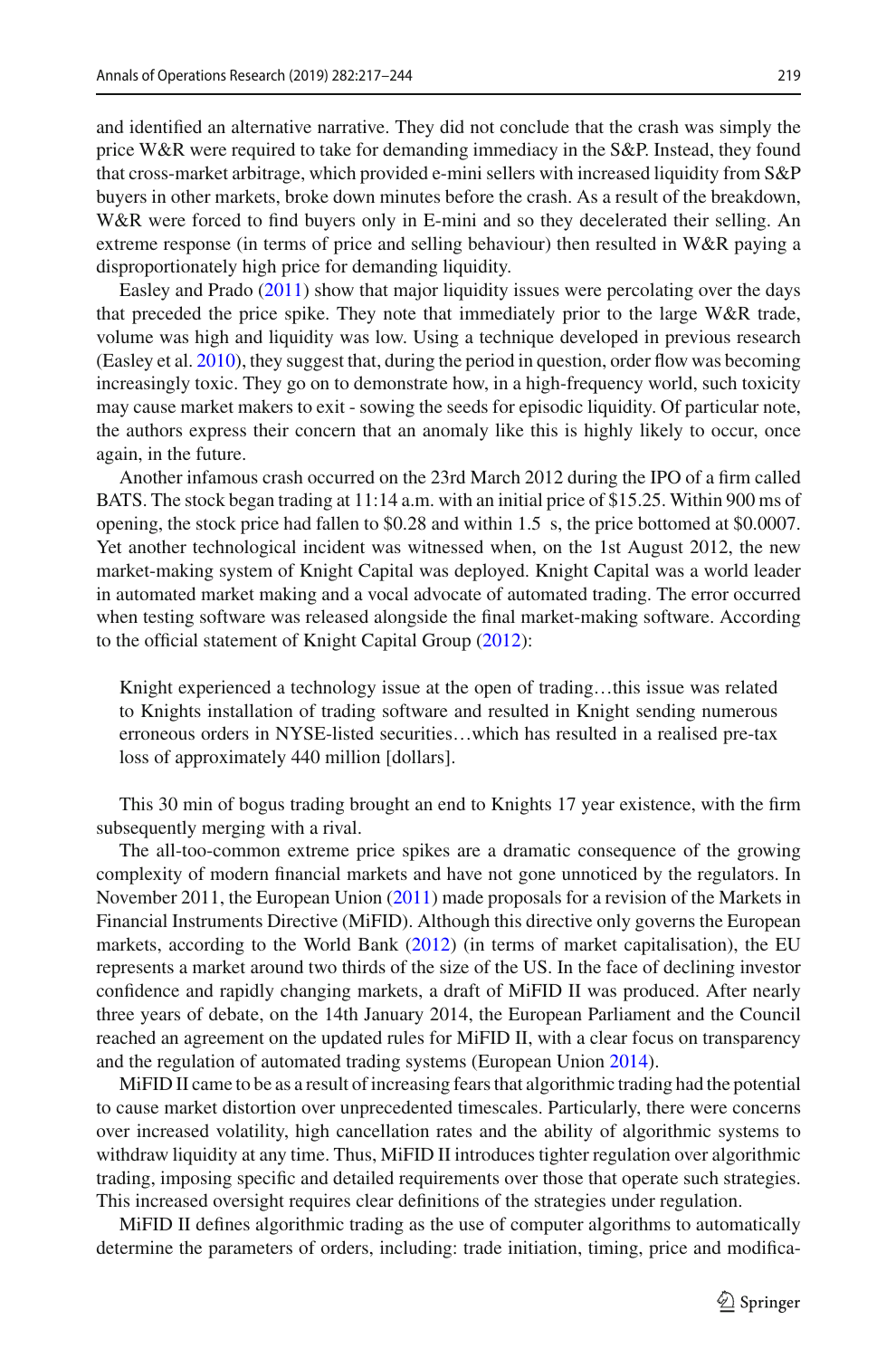tion/cancellation of orders, with no human intervention. This definition specifically excludes any systems that only deal with order routing, order processing, or post trade processing where no determination of parameters is involved.

The level of automation of algorithmic trading strategies varies greatly. Brokers and large sell side institutions tend to focus on optimal execution, where the aim of the algorithmic trading is to minimise the market impact of orders. These algorithms focus on order slicing and timing. Other institutions, often quantitative buy-side firms, attempt to automate the entire trading process. These algorithms may have full discretion regarding their trading positions and encapsulate: price modelling and prediction to determine trade direction, initiation, closeout and monitoring of portfolio risk. This type of trading tends to occur via direct market access (DMA) or sponsored access.

Under MiFID II, HFT is considered as a subset of algorithmic trading. The European Commission defines HFT as any computerised technique that executes large numbers of transactions in fractions of a second using:

- Infrastructure designed for minimising latencies, such as proximity hosting, collocation or DMA.
- Systematic determination of trade initiation, closeout or routing with-out any human intervention for individual orders; and
- High intra-day message rates due to volumes of orders, quotes or cancellations.

Specifically, MiFID II introduces rules on algorithmic trading in financial instruments. Any firm participating in algorithmic trading is required to ensure it has effective controls in place, such as circuit breakers to halt trading if price volatility becomes too high. Also, any algorithms used must be tested and authorised by regulators. We find the last requirement particularly interesting as MiFID II is not specific about how algorithmic trading strategies are to be tested.

Given the clear need for robust methods for testing these strategies in such a new, relatively ill-explored and data-rich complex system, an agent-oriented approach, with its emphasis on autonomous actions and interactions, is an ideal approach for addressing questions of stability and robustness.

# <span id="page-3-0"></span>**3 Background and related work**

This section begins by exploring the literature on the various universal statistical properties (or stylised facts) associated with financial markets. Next, modelling techniques from the market microstructure literature are explored before discussing the current state of the art in agent-based modelling of financial markets.

## <span id="page-3-1"></span>**3.1 The statistical properties of limit order markets**

The empirical literature on LOBs is very large and several non-trivial regularities, so-called stylised facts, have been observed across different asset classes, exchanges, levels of liquidity and markets. These stylised facts are particularly useful as indicators of the validity of a model (Buchana[n](#page-25-1) [2012\)](#page-25-1). For example, Lo and MacKinla[y](#page-27-4) [\(2001\)](#page-27-4) show the persistence of volatility clustering across markets and asset classes, which disappears with a simple random walk model for the evolution of price time series, as clustered volatility suggests that large variation in price are more like to follow other large variations.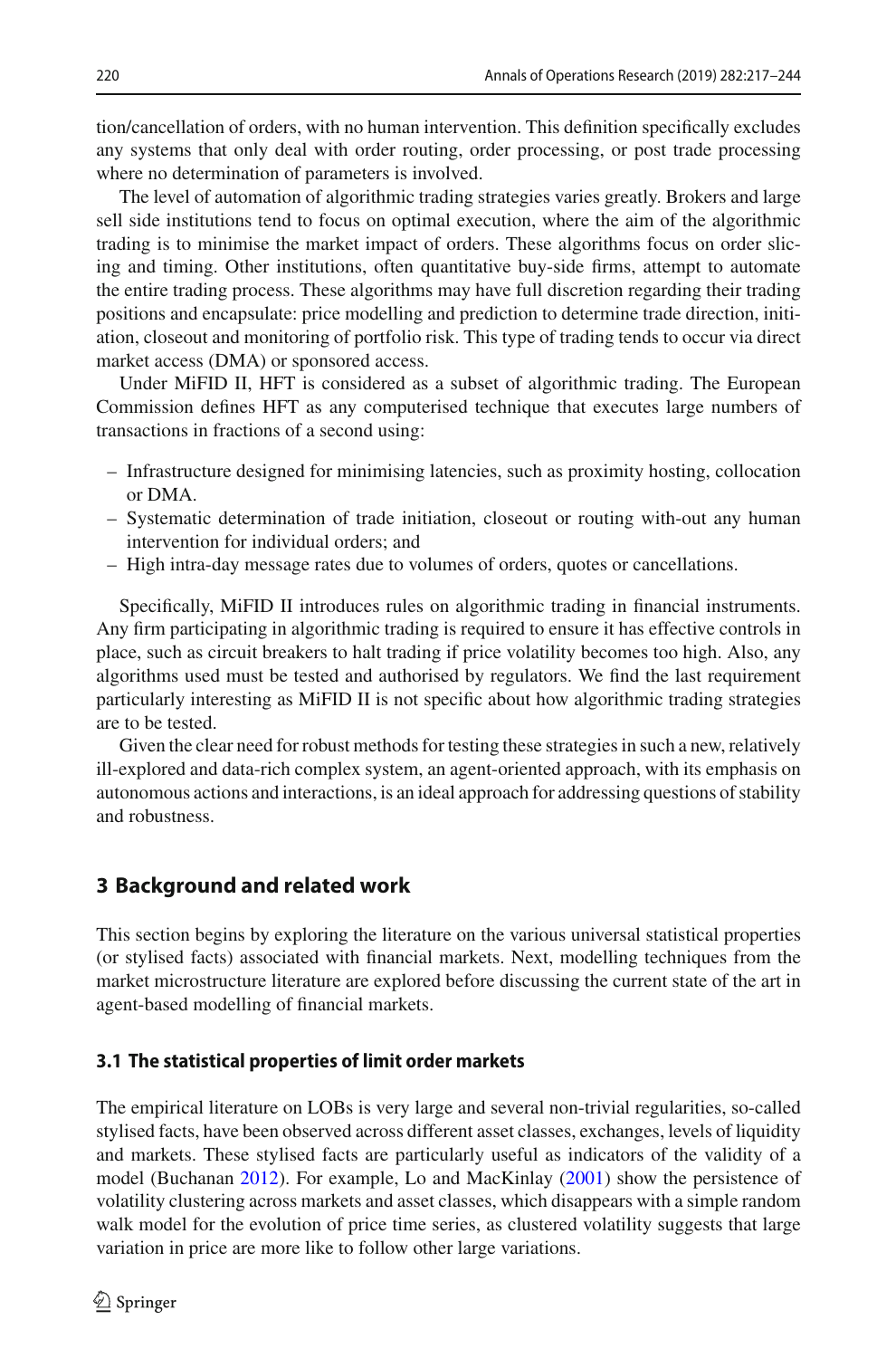#### <span id="page-4-0"></span>**3.1.1 Fat-tailed distribution of returns**

Across all timescales, distributions of price returns have been found to have positive kurtosis, that is to say they are fat-tailed. An understanding of positively kurtotic distribution is paramount for trading and risk management as large price movements are more likely than in commonly assumed normal distributions.

Fat tails have been observed in the returns distributions of many markets including: the American Stock Exchange, Euronext, the LSE, NASDAQ, and the Shenzhen Stock Exchange (see Con[t](#page-25-2) [2001](#page-25-2); Plerou and Stanle[y](#page-27-5) [2008;](#page-27-5) Chakraborti et al[.](#page-25-3) [2011](#page-25-3)) but the precise form of the distribution varies with the timescale used. Gu et al[.](#page-26-6) [\(2008\)](#page-26-6) found that across various markets, the tails of the distribution at very short timescales are well-approximated by a power law with exponent  $\alpha \approx 3$ [.](#page-26-7) Drozdz et al. [\(2007\)](#page-26-7) found tails to be less heavy ( $\alpha > 3$ ) in high-frequency data for various indices from 2004 to 2006, suggesting that the specific form of the stylised facts may have evolved over time with trading behaviours and technology. Both Gopikrishnan et al[.](#page-26-8) [\(1998](#page-26-8)) and Con[t](#page-25-2) [\(2001\)](#page-25-2) have found that at longer timescales, returns distributions become increasingly similar to the standard normal distribution.

#### **3.1.2 Volatility clustering**

Volatility clustering refers to the long memory of absolute or square mid-price returns and means that large changes in price tend to follow other large price changes. Con[t](#page-25-2) [\(2001\)](#page-25-2), and Stanley et al[.](#page-27-6) [\(2008\)](#page-27-6) found this long memory phenomenon to exist on timescales of weeks and months while its existence has been documented across a number of markets, including: the NYSE, Paris Bourse, S&P 500 index futures and the USD/JPY currency pair (Con[t](#page-25-4) [2005](#page-25-4); Gu and Zho[u](#page-26-9) [2009](#page-26-9); Chakraborti et al[.](#page-25-3) [2011](#page-25-3)). Lillo and Farme[r](#page-27-7) [\(2004](#page-27-7)) formalise the concept as follows. Let  $X = X(t_1), X(t_2), \ldots, X(t_k)$  denote a real-valued, wide-sense stationary time series. Then, we can characterise long memory using the diffusion properties of the integrated series *Y* :

$$
Y_t(l) = \sum_{i=1}^{l} X(t_i)
$$
 (1)

A stationary process  $Y_t$  (with finite variance) is then said to have long range dependence if its autocorrelation function,  $C(l) = corr(Y_t, Y_{t+\tau})$ , decays as a power of the lag:

$$
C(l) = corr(Y_t, Y_{t+\tau}) \underset{\tau \to \inf}{\sim} \tau^{2H}
$$
 (2)

for some  $H \in (0.5, 1)$ . The exponent *H* is known as the Hurst exponent.

In the empirical research studies outlined above, the values of the Hurst exponent varied from  $H \approx 0.58$  on the Shenzhen Stock Exchange to  $H \approx 0.815$  for the USD/JPY currency pair. There are a number of potential explanations for volatility clustering and Bouchaud et al[.](#page-25-5) [\(2009](#page-25-5)) suggest the arrival of news and the splicing of large orders by traders.

## <span id="page-4-1"></span>**3.1.3 Autocorrelation of returns**

Stanley et al[.](#page-27-6) [\(2008](#page-27-6)) and Chakraborti et al[.](#page-25-3) [\(2011](#page-25-3)) observed that, across a number of markets, returns series lacked significant autocorrelation, except for weak, negative autocorrelation on very short timescales. This includes: Euronext, FX markets, the NYSE and the S&P500 index (Chakraborti et al[.](#page-25-3) [2011](#page-25-3); At-Sahalia et al[.](#page-25-6) [2011](#page-25-6)). Con[t](#page-25-2) [\(2001](#page-25-2)) explains the absence of strong autocorrelations by proposing that, if returns were correlated, traders would use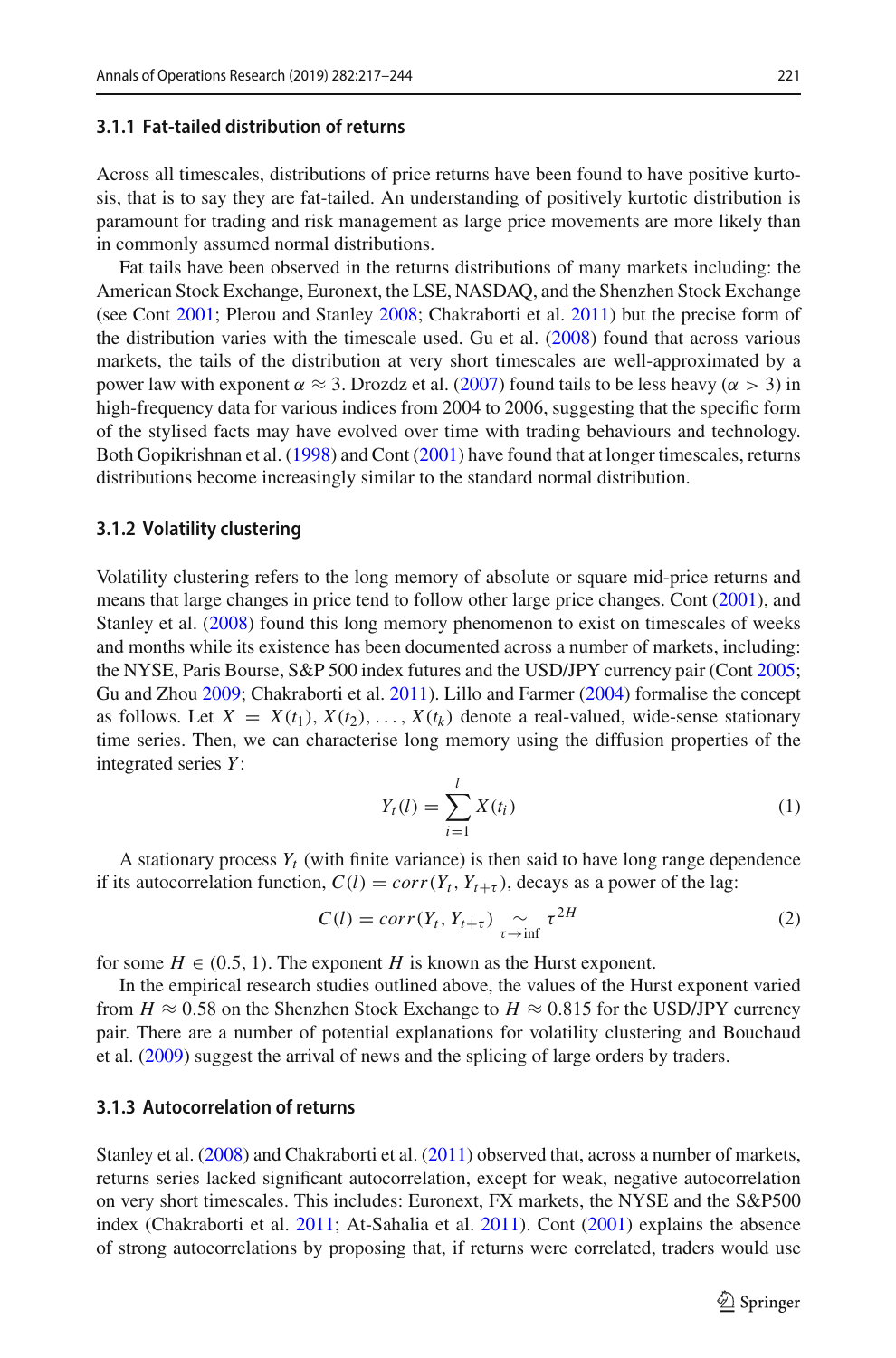simple strategies to exploit the autocorrelation and generate profit. Such actions would, in turn, reduce the autocorrelation such that the autocorrelation would no longer remain. Evidence suggests that the small but significant negative autocorrelation found on short time-scales has disappeared more quickly in recent years, perhaps an artefact of the new financial ecosystem. Bouchaud and Potter[s](#page-25-7) [\(2003\)](#page-25-7) report that from 1991 to 1995, negative autocorrelation persisted on timescales of up to 20–30 min but no longer for the GBP/USD currency pair. Moreover, Cont et al[.](#page-25-8) [\(2013\)](#page-25-8), discovered no significant autocorrelation for timescales of over 20 s in the NYSE during 2010.

# **3.1.4 Long memory in order flow**

The probability of observing a given type of order in the future is positively correlated with its empirical frequency in the past. In fact, analysis of the time series generated by assigning the value  $+1$  to incoming buy orders and  $-1$  to incoming sell orders has been shown to display long memory on the NYSE, the Paris Bourse and the Shenzhen stock Exchange (Gu and Zho[u](#page-26-9) [2009](#page-26-9)). Study of the LSE has been particularly active, with a number of reports finding similar results for limit order arrivals, market order arrivals and order cancellations, while Axioglou and Skoura[s](#page-25-9) [\(2011\)](#page-25-9) suggest that the long memory reported by Lillo and Farme[r](#page-27-7) [\(2004](#page-27-7)) was simply an artefact caused by market participants changing trading strategies each day.

## **3.1.5 Long memory in returns**

The long memory in order flow discussed above has lead some to expect long memory in return series, yet has not been found to be the case. Studies on the Deutsche Bourse, the LSE and on the Paris Bourse have all reported Hurst exponents of around 0.5, i.e. no long memory (Carbone et al[.](#page-25-10) [2004;](#page-25-10) Lillo and Farme[r](#page-27-7) [2004\)](#page-27-7). Bouchaud et al[.](#page-25-11) [\(2004\)](#page-25-11) have suggested that this may be due to the long memory of market orders being negatively correlated with the long memory of price changes caused by the long memory of limit order arrival and cancellation.

# **3.1.6 Price impact**

The changes in best quoted prices that occur as a result of a trader's actions is termed the price impact. The importance of monitoring and minimising price impact precedes the extensive adoption of electronic order driven markets. This paper will specifically focus on the impact of single transactions in limit order markets (as opposed to the impact of a large parent order) with volume  $v$ .

A Great deal of research has investigated the impact of individual orders, and has conclusively found that impact follows a concave function of volume. That is, the impact increases more quickly with changes at small volumes and less quickly at larger volumes. However, the detailed functional form has been contested and varies across markets and market protocols (order priority, tick size, etc.).

Some of the earliest literature found strongly concave functions though did not attempt to identify a functional form (Hasbrouc[k](#page-26-10) [1991](#page-26-10); Hausman et al[.](#page-26-11) [1992\)](#page-26-11). In a study of the NYSE, Lillo et al[.](#page-27-8) [\(2003](#page-27-8)) analysed the stocks of 1000 companies and divided them into groups according to their market capitalisation. Fitting a price impact curve to each group, they found that the curves could be collapsed into a single function that followed a power law distribution of the following form: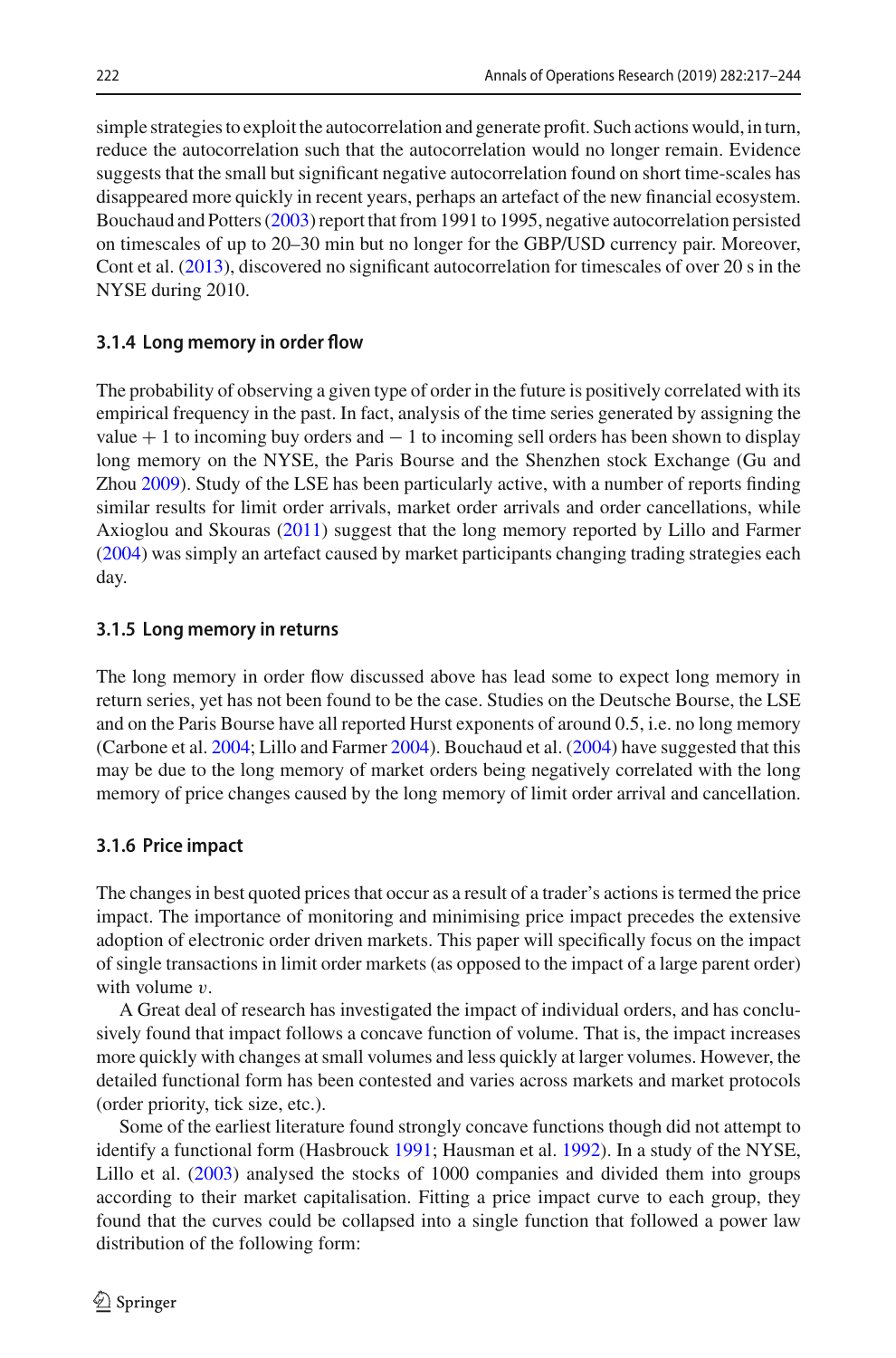<span id="page-6-0"></span>where  $\Delta p$  is the change in the mid-price caused by a traders action, v is the volume of the trade,  $\eta$  takes the value 1 in the event of a sell and  $+1$  in the event of a buy and  $\lambda$  allows for adjustment for market capitalisation. They found the exponent  $\beta$  to be approximately 0.5 for small volumes and 0.2 for large volumes. After normalising for daily volumes,  $\lambda$  was found to vary significantly across stocks with a clear dependence on market capitalisation *M* approximated by  $M \approx \lambda^{\delta}$ , with  $\delta$  in the region of 0.4.

Good approximations of the value for the exponent  $\beta$  have also been found by Lillo and Farme[r](#page-27-7) [\(2004](#page-27-7)) on the London Stock Exchange and Hopma[n](#page-26-12) [\(2007](#page-26-12)) on the Paris Bourse to fall in the range 0.3–0.4. Consequently, all explorations have identified strongly concave impact functions for individual orders but find slight variations in functional form owing to differences in market protocols.

#### **3.1.7 Extreme price events**

Though the fat-tailed distribution of returns and the high probability of large price movements has been observed across financial markets for many years (as documented in Sect. [3.1.1\)](#page-4-0), the new technology-driven marketplace has introduced a particularly extreme kind of price event.

Since the introduction of automated and algorithmic trading, recurring periods of high volatility and extreme stock price behaviour have plagued the markets. Johnson et al[.](#page-26-0) [\(2013\)](#page-26-0) define these so called price spikes as an occurrence of a stock price ticking down [up] at least ten times before ticking up [down] and with a price change exceeding 0.8% of the initial price. Remarkably, they found 18,520 crashes and spikes with durations less than 1500 ms to have occurred between January 3rd 2006 and February 3rd 2011 in various stocks. One of the many aims of recent regulation such as MiFID II and the DoddFrank Wall Street Reform and Consumer Protection Act is to curtail such extreme price events.

#### **3.2 Modelling limit order books**

The financial community has expressed an active interest in developing models of LOB markets that are realistic, practical and tractable (see Predoiu et al[.](#page-27-9) [2011](#page-27-9); Obizhaeva and Wan[g](#page-27-10) [2013](#page-27-10)). The literature on this topic is divided into four main streams: theoretical equilibrium models from financial economics, statistical order book models from econophysics, stochastic models from the mathematical finance community, and agent-based models (ABMs) from complexity science. Each of these methodologies is described below with a detailed discussion of ABMs in Sect. [3.3.](#page-7-0)

Financial economics models tend to be built upon the idea of liquidity being consumed during a trade and then replenished as liquidity providers try to benefit. Foucault et al[.](#page-26-13) [\(2005\)](#page-26-13) and Goettler et al[.](#page-26-14) [\(2005\)](#page-26-14), for example, describe theoretical models of LOB markets with finite levels of resilience in equilibrium that depend mainly on the characteristics of the market participants. In these models, the level of resilience reflects the volume of hidden liquidity. Many models are partial equilibrium in nature. taking the dynamics of the limit order book as given. For example, Predoiu et al[.](#page-27-9) [\(2011](#page-27-9)) provide a framework that allows discrete orders and more general dynamics, while Alfinsi et al[.](#page-25-12) [\(2010\)](#page-25-12) implement general but continuous limit order books. In order to operate in a full equilibrium setting, models have to heavily limit the set of possible order-placement strategies. Ros[u](#page-27-11) [\(2009\)](#page-27-11), for example, allows only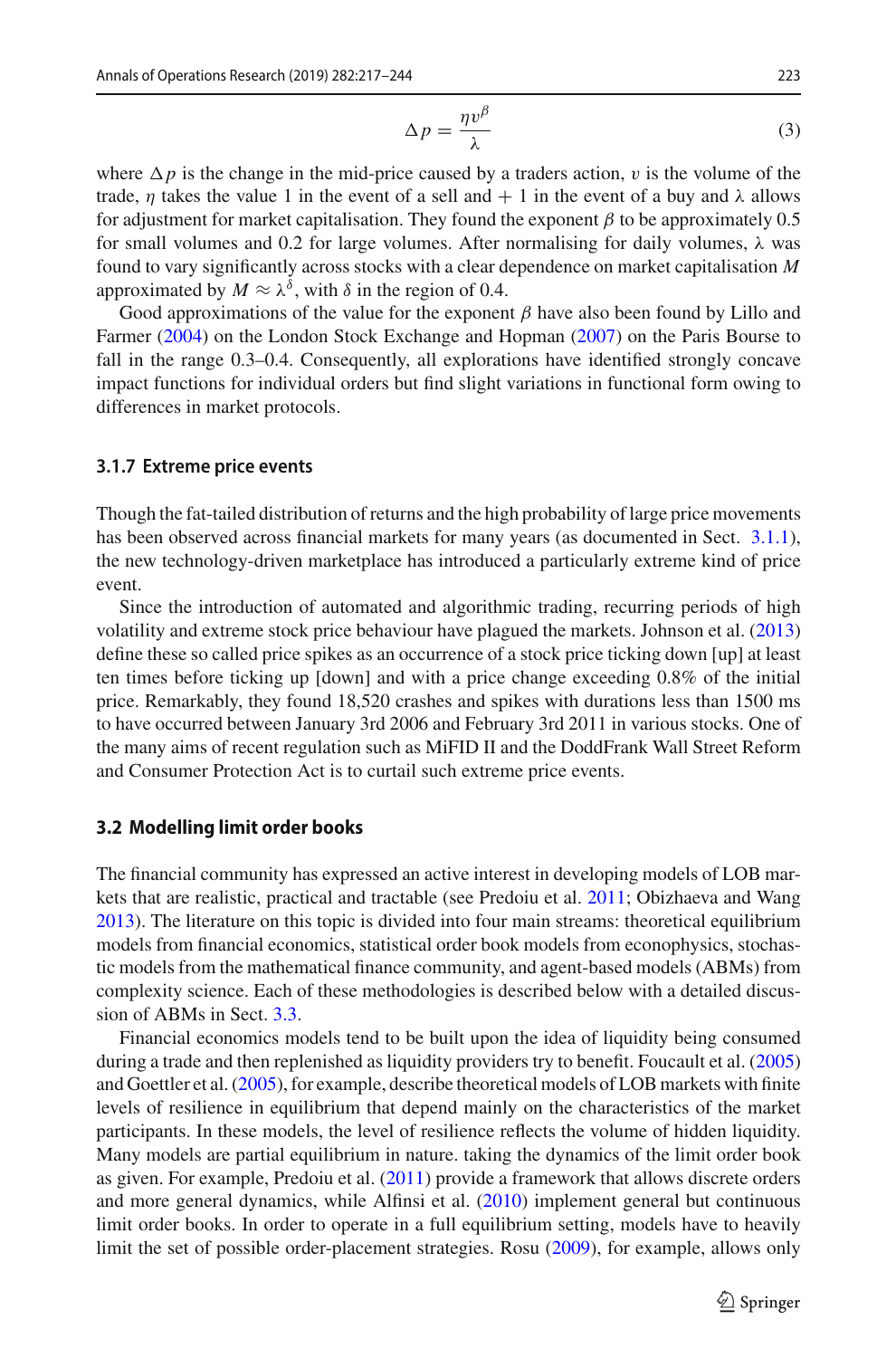orders of a given size, while Goettler et al[.](#page-26-14) [\(2005\)](#page-26-14) only explore single-shot strategies. Though these simplifications enable the models to more precisely describe the tradeoffs presented by market participants, it comes at the cost of unrealistic assumptions and simplified settings. It is rarely possible to estimate the parameters of these models from real data and their practical applicability is limited (Farmer and Fole[y](#page-26-15) [2009](#page-26-15)). Descriptive statistical models, on the other hand, tend to fit the data well but often lack economic rigour and typically involve the tuning of a number of free parameters (Cont et al[.](#page-26-16) [2010\)](#page-26-16). Consequently, their practicability is questioned.

Stochastic order book models attempt to balance descriptive power and analytical tractability. Such models are distinguished by their representation of aggregate order flows by a random process, commonly a Poisson process (as in Farmer et al[.](#page-26-17) [2005](#page-26-17); Cont et al[.](#page-26-16) [2010\)](#page-26-16). Unfortunately, the high level statistical description of participant behaviour inherent in stochastic order book models ignores important complex interactions between market participants and fails to explain many phenomena that arise (Johnson et al[.](#page-26-0) [2013](#page-26-0)). As such, a richer bottom-up modelling approach is needed to enable the further exploration and understanding of limit order markets.

#### <span id="page-7-0"></span>**3.3 Agent-based models**

Grimm et al[.](#page-26-18) [\(2006\)](#page-26-18) provides a simple yet adept definition of ABMs as models in which a number of heterogeneous agents interact with each other and their environment in a particular way. One of the key advantages of ABMs, compared to the aforementioned modelling methods, is their ability to model heterogeneity of agents. Moreover, ABMs can provide insight into not just the behaviour of individual agents but also the aggregate effects that emerge from the interactions of all agents. This type of modelling lends itself perfectly to capturing the complex phenomena often found in financial systems and, consequently, has led to a number of prominent models that have proven themselves incredibly useful in understanding, e.g. the interactions between trading algorithms and human traders (De Luca and Clif[f](#page-26-19) [2011\)](#page-26-19), empirical regularities in the inter-bank foreign exchange market Chakrabart[i](#page-25-13) [\(2000](#page-25-13)), the links between leveraged investment and bubbles/crashes in financial markets (Thurner et al[.](#page-27-12) [2012\)](#page-27-12), and the complexities of systemic risk in the wider economy (Geanakoplos et al[.](#page-26-20) [2012](#page-26-20)).

The effectiveness of ABMs has also been demonstrated with LOBs. The first ABMs of LOBs assume the sequential arrival of agents and the emptying of the LOB after each time step (see e.g. Foucaul[t](#page-26-21) [1999\)](#page-26-21). Unfortunately, Smith et al[.](#page-27-13) [\(2003](#page-27-13)) notes that approaches such as this fail to appreciate the function of the LOB to store liquidity for future consumption. More recently, ABMs have begun to closely mimic true order books and successfully reproduce a number of the statistical features described in Sect. [3.](#page-3-0)

To this end, Cont and Bouchau[d](#page-25-14) [\(2000](#page-25-14)) demonstrate that in a simplified market where trading agents imitate each other, the resultant returns series fits a fat-tailed distribution and exhibits clustered volatility. Furthermore, Chiarella and Ior[i](#page-25-15) [\(2002\)](#page-25-15) describe a model in which agents share a common valuation for the asset traded in a LOB. They find that the volatility produced in their model is far lower than is found in the real world and there is no volatility clustering. They thus suggest that significant heterogeneity is required for the properties of volatility to emerge.

Additionally, Challet and Stinchcomb[e](#page-25-16) [\(2003](#page-25-16)) note that most LOB mod-els assume that trader parameters remain constant through time and explore how varying such parameters through time affected the price time series. They find that time dependence results in the emergence of autocorrelated mid-price returns, volatility clustering and the fat-tailed distri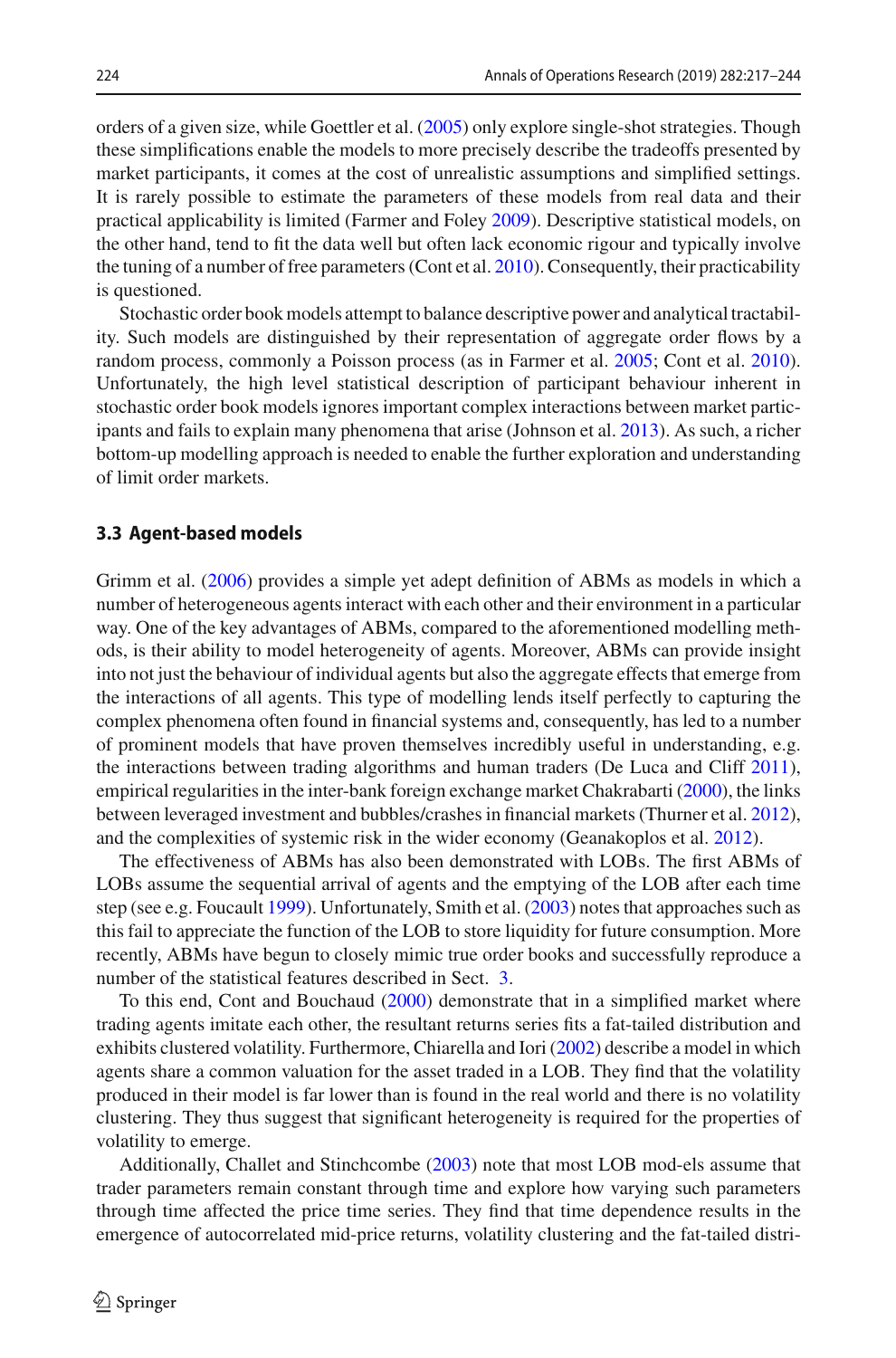bution of mid-price changes and they suggest that many empirical regularities might be a result of traders modifying their actions through time.

Correspondingly, Preis et al[.](#page-27-14) [\(2006\)](#page-27-14) reproduced the main findings of the state-of-the-art stochastic models using an ABM rather than and independent Poisson process, while Preis et al[.](#page-27-15) [\(2007\)](#page-27-15) digs deeper and explores the effects of individual agents in the model. They found that the Hurst expo-nent of the mid-price return series depends strongly on the relative numbers of agent types in the model.

In similar vein, Mastromatteo et al[.](#page-27-16) [\(2014\)](#page-27-16) use a dynamical-systems / agent-based approach to understand the non-additive, square-root dependence of the impact of meta-orders in financial markets. Their model finds that this function is independent of epoch, microstructure and execution style. Although their study lends strong support to the idea that the squareroot impact function is both highly generic and robust, Johnson et al[.](#page-26-0) [\(2013](#page-26-0)) notes that it is somewhat specialised and lacks some of the important agent-agent interactions that give rise to crashes that spikes and crashes in price that have been seen to regularly occur in LOB markets.

Similarly, Oesc[h](#page-27-17) [\(2014\)](#page-27-17) describes an ABM that highlights the importance of the long memory of order flow and the selective liquidity behaviour of agents in replicating the concave price impact function of order sizes. Although the model is able to replicate the existence of temporary and permanent price impact, its use as an environment for developing and testing trade execution strategies is limited. In its current form, the model lacks agents whose strategic behaviours depend on other market participants.

Though each of the models described above are able to replicate or explain one or two of the stylised facts reported in Sect. [3.1,](#page-3-1) no one model exists that demonstrates all empirically observed regularities a clear requirement of a model intended for real-world validation. Also, no paper has yet presented agents that are operate on varying timescales. Against this background, we propose a novel modelling environment that includes a number of agents with strategic behaviours that act on differing timescales as it is these features, we believe, that are essential in dictating the more complex patterns seen in high-frequency order-driven markets.

# <span id="page-8-0"></span>**4 The model**

This paper describes a model  $<sup>1</sup>$  $<sup>1</sup>$  $<sup>1</sup>$  that implements a fully functioning limit order book as used in</sup> most electronic financial markets. By following the principle of Occam's razor, "the simplest explanation is more likely the correct one", we consider a limited set of parameters that would show a possible path of the system dynamics. The main objective of the proposed agent based model is to identify the emerging patterns due to the complex/complicated interactions within the market.We consider five categories of traders (simplest explanation of the market ecology) which enables us to credibly mimic (including extreme price changes) price patterns in the market. The model is stated in pseudo-continuous time. That is, a simulated day is divided into  $T = 300,000$  periods (approximately the number of 10ths of a second in an 8.5 h trading day) and during each period there is a possibility for each agent to act a close approximation

<span id="page-8-1"></span><sup>&</sup>lt;sup>1</sup> Note that the financial markets evolved from concentrated markets to fragmented Multilateral Trading Facilities (MTFs). Recent studies by Upson and Nes[s](#page-27-18) [\(2017\)](#page-27-18), Thierry and Alber[t](#page-27-19) [\(2014\)](#page-27-19) and Félez-Viña[s](#page-26-22) [\(2018](#page-26-22)) verify that the market fragmentation is not the root cause for market instability and moreover, fragmentation is associated with improved market liquidity. As there is no evidence that fragmentation is a likely cause of extreme price spikes and the complexity introduced by including market fragmentation would make it harder to find a stable viable agent based model, we consider only a concentrated single market in our model.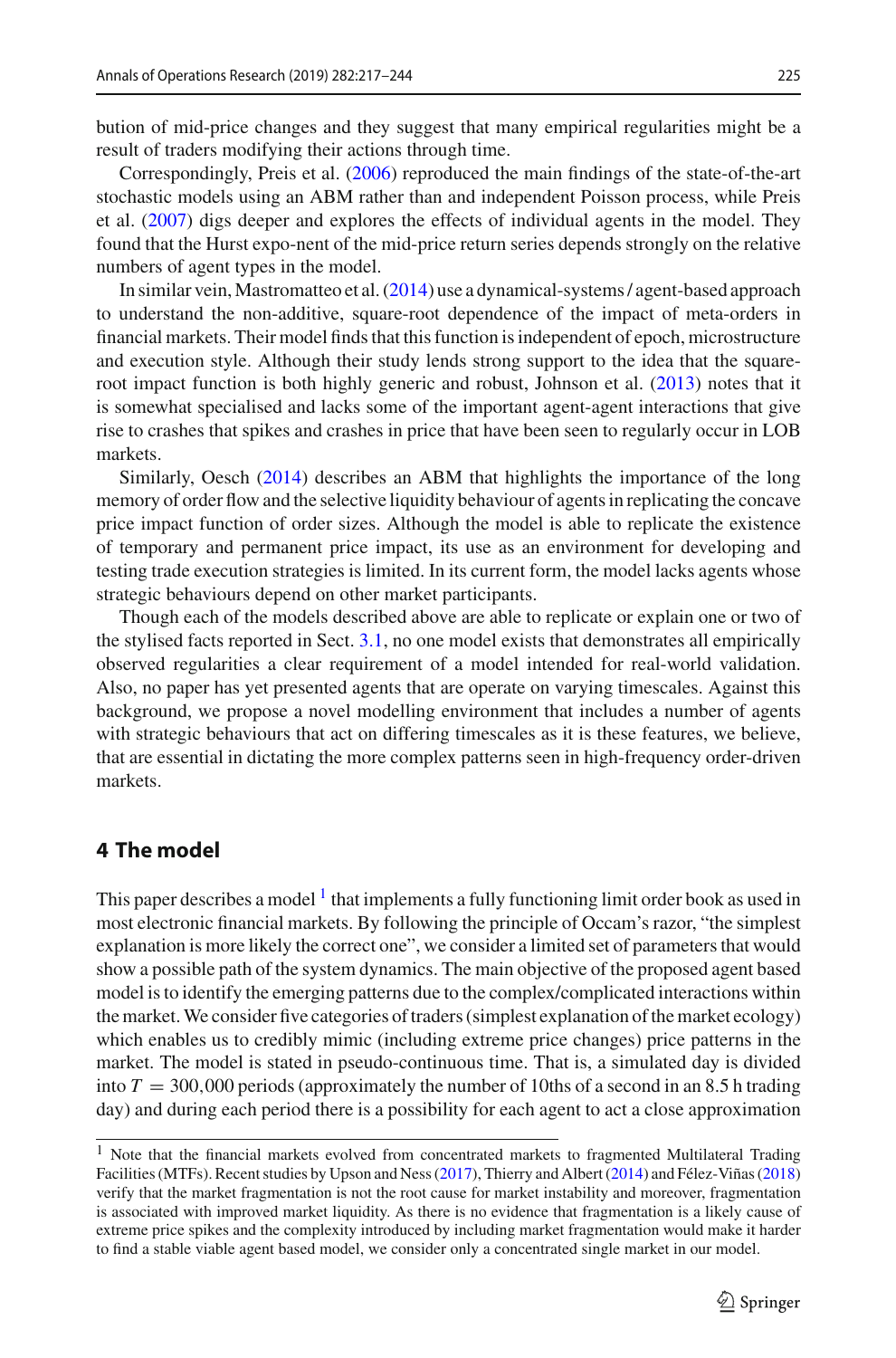to reality. The model comprises of 5 agent types: Market makers, liquidity consumers, mean reversion traders, momentum traders and noise traders that are each presented in detail later in this section.

To replicate the mismatch in the timescales upon which market participants can act [as highlighted by Johnson et al[.](#page-26-0) [\(2013\)](#page-26-0)], during each period every agent is given the opportunity to act based on probability,  $\delta_{\tau}$ , that is determined by their type,  $\tau$ , (market maker, trend follower, etc.). In more detail, to represent a high-frequency trader's ability to react more quickly to market events than, say, a long term fundamental investor, we assigned a higher delta providing a higher chance of being chosen to act. Importantly, when chosen, agents are not required to act. This facet allows agents to vary their activity through time and in response the market, as with real-world market participants. A more formal treatment of the simulation logic is presented in Algorithm [1:](#page-9-0)

<span id="page-9-0"></span>

|            | <b>Algorithm 1 Simulation logic.</b>                       |
|------------|------------------------------------------------------------|
|            | 1: for $t = 0$ to T do                                     |
| 2:         | for all agents do                                          |
| 3:         | <b>if</b> rand() $< \delta_{\tau}$ then                    |
| 4:         | Agent may submit, modify or cancel an order or do nothing. |
| 5:         | end if                                                     |
| 6:         | All agents update their internal states.                   |
| 7:         | end for                                                    |
| 8: end for |                                                            |
|            |                                                            |

The probability of a member of each agent group acting is denoted  $\delta_{mm}$  for market makers,  $\delta_{lc}$  for liquidity consumers,  $\delta_{mr}$  for mean reversion traders,  $\delta_{mt}$  for momentum traders and  $\delta_{nt}$  for noise traders. Upon being chosen to act, if an agent wishes to submit an order, it will communicate an order type, volume and price determined by that agent's internal logic. The order is then submitted to the LOB where it is matched using price-time priority. If no match occurs then the order is stored in the book until it is later filled or canceled by the originating trader. Such a model conforms to the adaptive market hypothesis proposed by L[o](#page-27-20) [\(2004](#page-27-20)) as the market dynamics emerge from the interactions of a number of species of agents adapting to a changing environment using simple heuristics. Although the model contains a fair number of free parameters, those parameters are determined through experiment (see Sect. [5.1\)](#page-15-0) and found to be relatively insensitive to reasonable variation. Below we define the 5 agent types.

As mentioned above, MiFID II characterises HFT as transactions executing in fractions of a second. Since the model considers that the minimum possible time for execution of transactions is approximately  $\frac{1}{10}$ th of a second, the artificial market with the agents represents HFT environment. The market ecology of traders is described by the participating agents types, with the trading speed of the individual agent being determined by that agent's action probability  $\delta_{\tau}$ . We set the parametric values for  $\delta_{\tau}$  such that the artificial market summary statistics most closely resembles those of the real market. For example, in Sect. [5,](#page-14-0) we identify the required action probabilities in order to calibrate the agent based models are  $\delta_{mm} = 0.1, \delta_{lc} = 0.1, \delta_{mr} = 0.4, \delta_{mt} = 0.4, \delta_{nt} = 0.75$ . One can see that the chances of participation of the noise traders at each and every tick of the market is high which means that noise traders are very high frequency traders. Similarly, the trading speed of the traders from the other categories can be verified. Lower action probabilities correspond to slower the trading speeds.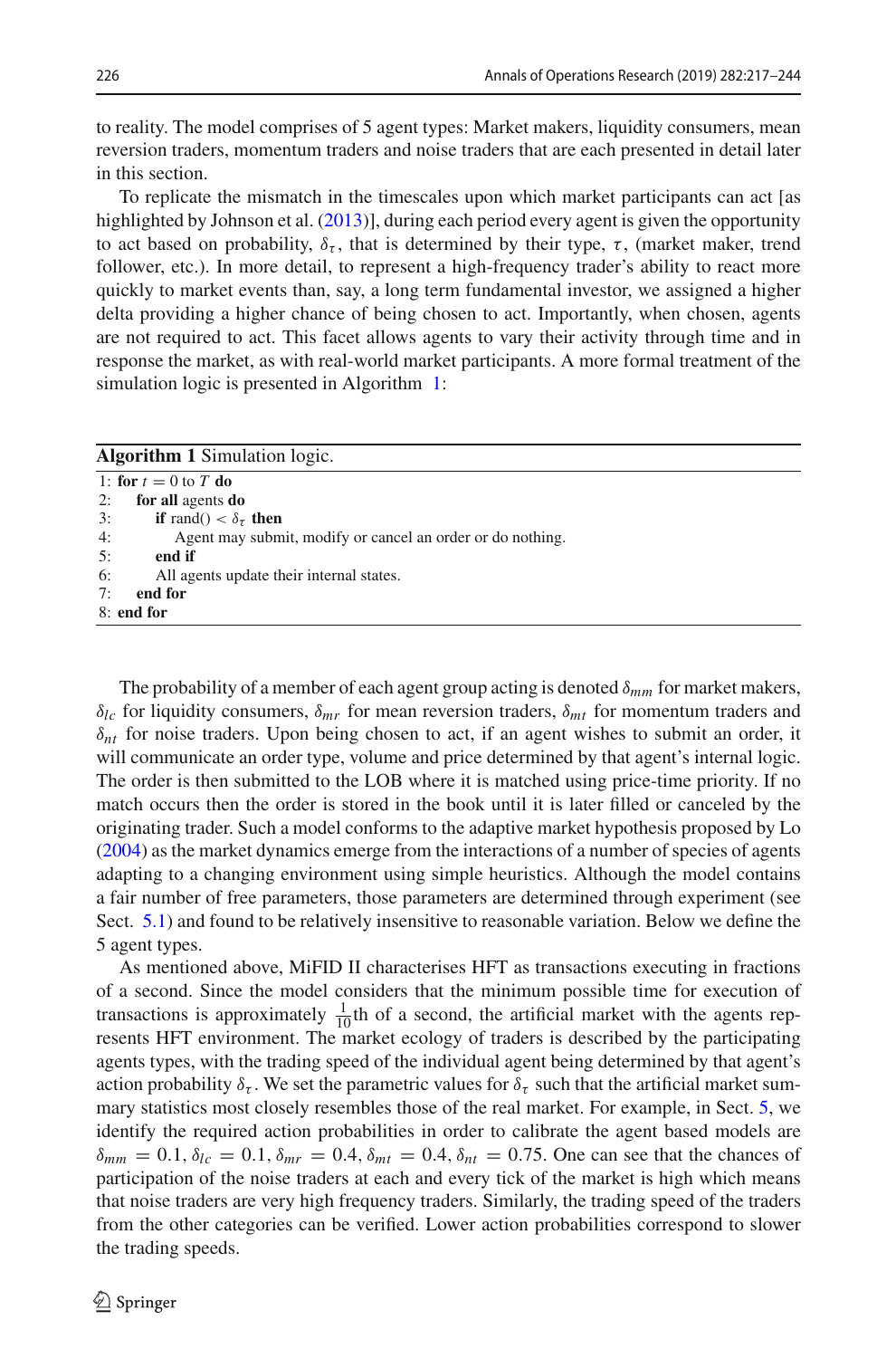Market makers represent market participants who attempt to earn the spread by supplying liquidity on both sides of the LOB. In traditional markets, market makers were appointed but in modern electronic exchanges any agent is able to follow such a strategy[.2](#page-10-0) These agents simultaneously post an order on each side of the book, maintaining an approximately neutral position throughout the day. They make their income from the difference between their bids and oers. If one or both limit orders is executed, it will be replaced by a new one the next time the market maker is chosen to trade. In this paper we implement an intentionally simple market making strategy based on the liquidity provider strategy described by Oesc[h](#page-27-17) [\(2014\)](#page-27-17). Each round, the market maker generates a prediction for the sign of the next period's order using a simple  $w$  period rolling-mean estimate. When a market maker predicts that a buy order will arrive next, she will set her sell limit order volume to a uniformly distributed random number between v*min* and v*max* and her buy limit order volume to v−. An algorithm describing the market makers logic is given in Algorithm [2.](#page-10-1)

#### <span id="page-10-1"></span>**Algorithm 2** Market Maker logic.

1: **if** rand()  $< \delta_{mm}$  **then**<br>2: Cancel any existing 2: Cancel any existing orders<br>3: **if** predicts next order is bu if predicts next order is buy then 4: Submit sell at best price with volume =  $U(v_{min}, v_{max})$ <br>5: Submit buy at best price with volume =  $v^{-}$ Submit buy at best price with volume =  $v<sup>-</sup>$ 6: **else** 7: Submit buy at best price with volume =  $U(v_{min}, v_{max})$ <br>8: Submit sell at best price with volume =  $v^{-}$ Submit sell at best price with volume =  $v<sup>−</sup>$ 9: **end if** 10: **end if** 11: Update buy/sell prediction with w-period rolling mean

## **4.2 Liquidity consumers**

Liquidity consumers represent large slower moving funds that make long term trading decisions based on the rebalancing of portfolios. In real world markets, these are likely to be large institutional investors. These agents are either buying or selling a large order of stock over the course of a day for which they hope to minimise price impact and trading costs. Whether these agents are buying or selling is assigned with equal probability. The initial volume  $h_0$ of a large order is drawn from a uniform distribution between  $h_{min}$  and  $h_{max}$ . To execute the large order, a liquidity consumer agent looks at the current volume available at the opposite best price,  $\Phi_t$ . If the remaining volume of his large order,  $h_t$ , is less than  $\Phi_t$  the agent sets this periods volume to  $v_t = h_t$ , otherwise he takes all available volume at the best price,  $v_t = \Phi_t$ . For simplicity liquidity consumers only utilise market orders. An algorithm describing the Liquidity Consumer's logic is given in Algorithm [3.](#page-11-0)

<span id="page-10-0"></span><sup>&</sup>lt;sup>2</sup> Although, at present, any player in a LOB may follow a market making strategy, MIFiD II is likely to require all participants that wish to operate such a strategy to register as a market maker. This will require them to continually provide liquidity at the best prices no matter what.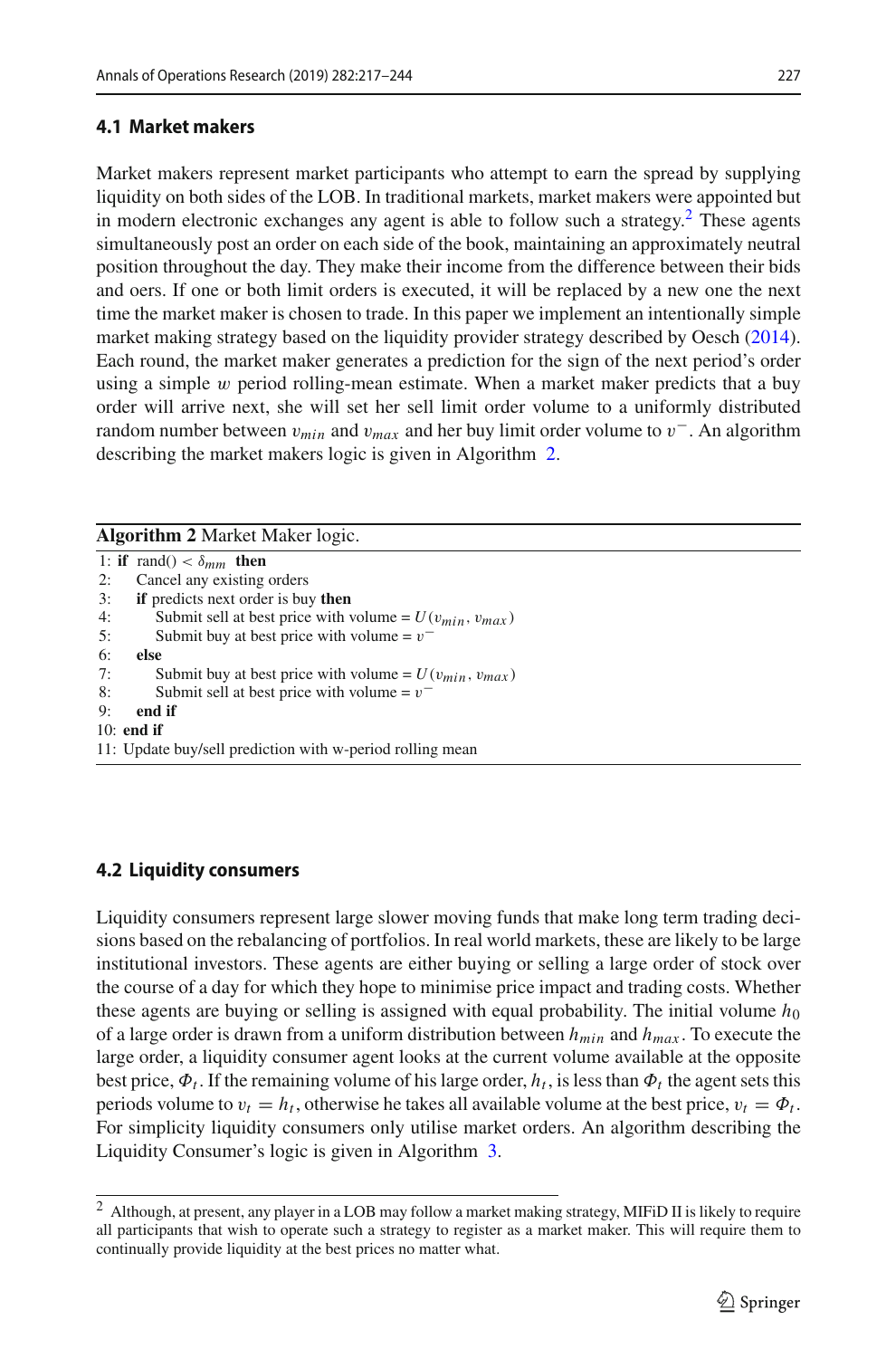| 1: <b>if</b> Start of day <b>then</b>                 |
|-------------------------------------------------------|
| 2: if $rand() < 0.5$ then                             |
| 3:<br>Buying                                          |
| 4: else                                               |
| 5: Selling                                            |
| 6: end if                                             |
| 7: Initial order volume, $h_0 = U(h_{min}, h_{max})$  |
| $8:$ end if                                           |
| 9: if rand() $< \delta_{lc}$ then                     |
| 10: if $h_t < \Phi_t$ then                            |
| Submit market order with volume $v_t = h_t$<br>11:    |
| $12:$ else                                            |
| 13:<br>Submit market order with volume $v_t = \Phi_t$ |
| 14:<br>end if                                         |
| $15:$ end if                                          |
| 16: $h_t = h_t - v_t$                                 |

### <span id="page-11-0"></span>**Algorithm 3** Liquidity Consumer logic.

#### **4.3 Momentum traders**

This group of agents represents the first of two high frequency traders. This set of agents invest based on the belief that price changes have inertia a strategy known to be widely used (Keim and Madhava[n](#page-26-23) [1995\)](#page-26-23). A momentum strategy involves taking a long position when prices have been recently rising, and a short position when they have recently been falling. Specifically, we implement simple momentum trading agents that rely on calculating a rate of change (ROC) to detect momentum, given by:

<span id="page-11-2"></span>
$$
roct = \frac{p_t - p_{(t-n_r)}}{p_{(t-n_r)}}
$$
\n(4)

When roc<sub>t</sub> is greater than some threshold  $\kappa$  the momentum trader enters buy market orders of a value proportional to the strength of the momentum. That is, the volume of the market order will be:

$$
v_t = |\text{roc}_t| * W_{a,t} \tag{5}
$$

where  $W_{a,t}$  is the wealth of agent *a* at time *t*. A complete description of the momentum trader's logic is given in Algorithm [4.](#page-11-1)

#### <span id="page-11-1"></span>**Algorithm 4** Momentum Trader logic.

```
1: if rand() < \delta_{mt} then<br>2: if roc_t > \kappa then
2: if roc_t \ge \kappa then<br>3: Submit buy may
3: Submit buy market order with v_t = |roc_t| * W_{a,t}<br>4: else if roc_t < -\kappa then
4: else if roc_t \leq -\kappa then<br>5: Submit sell market of
5: Submit sell market order with v_t = |roc_t| * W_{a,t}<br>6: end if
         6: end if
7: end if
8: Update ROC using Equation 4
```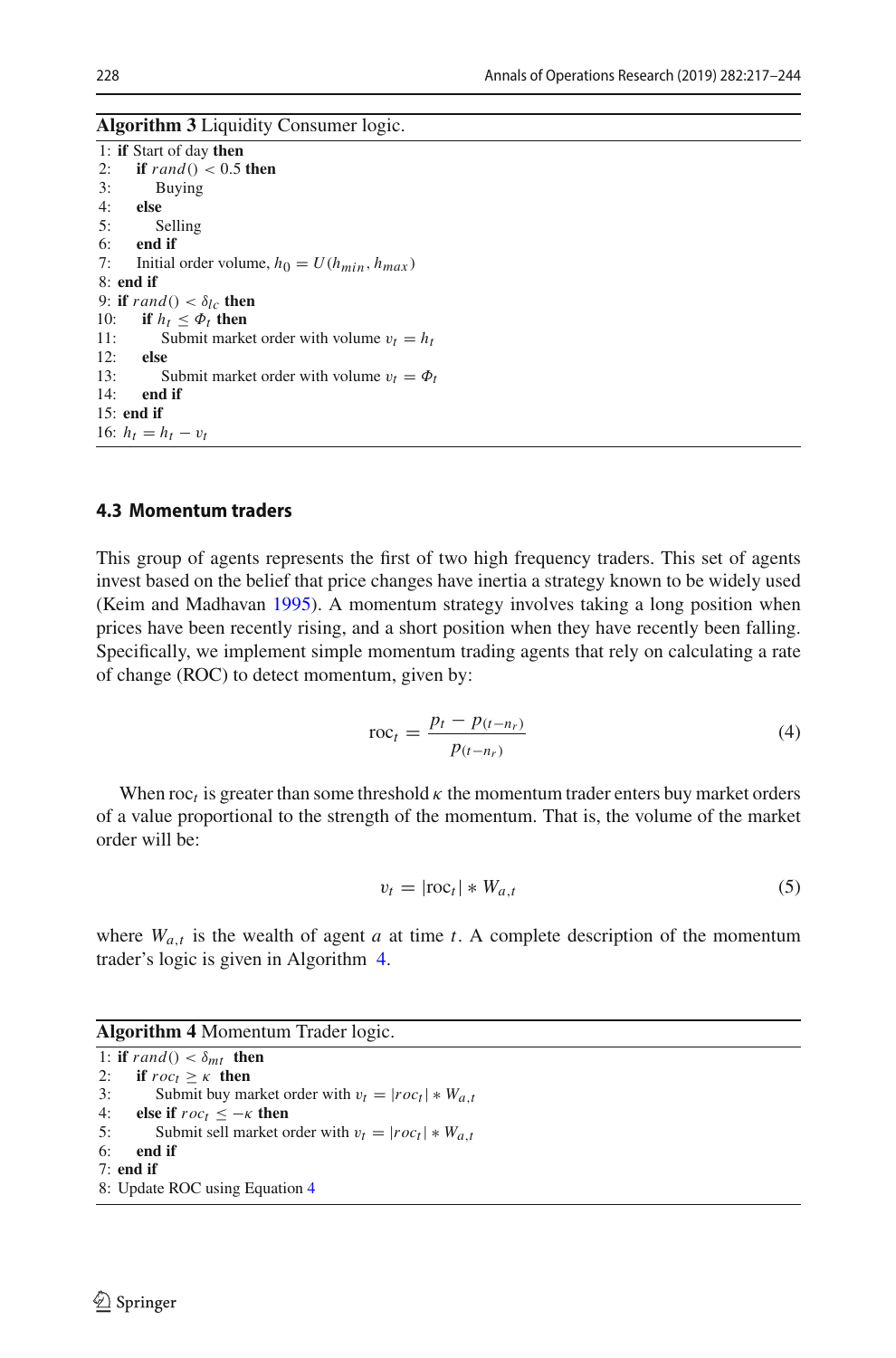#### **4.4 Mean reversion traders**

The second group of high-frequency agents are the mean-reversion traders. Again, this is a well documented strategy (Serba[n](#page-27-21) [2010\)](#page-27-21) in which traders believe that asset prices tend to revert towards their a historical average (though this may be a very short term average). They attempt to generate profit by taking long positions when the market price is below the historical average price, and short positions when it is above. Specifically, we define agents that, when chosen to trade, compare the current price to an exponential moving average of the asset price,  $ema_t$ , at time *t* calculated as:

<span id="page-12-1"></span>
$$
\text{ema}_{t} = \text{ema}_{(t-1)} + \alpha (p_t - \text{ema}_{(t-1)})
$$
\n(6)

where  $p_t$  is the price at time t and  $\alpha$  is a discount factor that adjust the recency bias. If the current price,  $p_t$ , is k standard deviations above *ema<sub>t</sub>* the agent enters a sell limit order at a single tick size improvement of the best price offer, and if it is *k* standard deviations below then he enters a buy. The volume of a mean reversion trader's order is denoted by  $v_{mr}$ . An algorithm describing the mean reversion traders logic is given in Algorithm [5.](#page-12-0)

#### <span id="page-12-0"></span>**Algorithm 5** Mean Reversion Trader logic.

1: **if**  $rand() < \delta_{mr}$  **then**<br>2: **if**  $p_t$  – ema<sub>t</sub> >  $k\sigma_t$ 2: **if**  $p_t - \text{ema}_t \geq k\sigma_t$  **then**<br>3: Submit sell limit just i 3: Submit sell limit just inside best ask with  $v_t = v_{mr}$ <br>4: **else if** ema<sub>t</sub>  $-v_t > k\sigma_t$  **then** 4: **else if** ema<sub>t</sub> −  $p_t \geq k\sigma_t$  **then**<br>5: Submit buy limit just inside 5: Submit buy limit just inside best bid with  $v_t = v_{mr}$ <br>6: end if 6: **end if** 7: **end if** 8: Update ema*t* using Equation [6](#page-12-1)

# **4.5 Noise traders**

These agents are defined so as to capture all other market activity and are modelled very closely to Cui and Brabazo[n](#page-26-24) [\(2012](#page-26-24)). There parameters are fitted using empirical order probabilities. The noise traders are randomly assigned whether to submit a buy or sell order in each period with equal probability. Once assigned, they then randomly place either a market or limit order or cancel an existing order according to the probabilities  $\lambda_m$ ,  $\lambda_l$  and  $\lambda_c$ respectively.

When submitting an order, the size of that order,  $v_t$ , is drawn from a log-normal distribution described by:

<span id="page-12-2"></span>
$$
v_t = exp(\mu + \sigma u_v) \tag{7}
$$

where  $\mu$  and  $\sigma$  represent the mean and standard deviation of the  $v_t$ s natural logarithm and  $u<sub>v</sub>$  is a uniformly distributed random variable between 0 and 1. If a limit order is required the noise trader faces four further possibilities:

- $-$  *With probability*  $\lambda_{\text{crs}}$  the agent crosses the spread and places a limit order at the opposing best ensuring immediate (but potentially partial) order fulfillment. If the order is not completely filled, it will remain in the order book.
- *With probability*  $\lambda_{\text{inspr}}$  the agent places a limit order at a price within the bid and ask spread,  $p_{\text{inspr}}$ , that is uniformly distributed between the best bid and ask.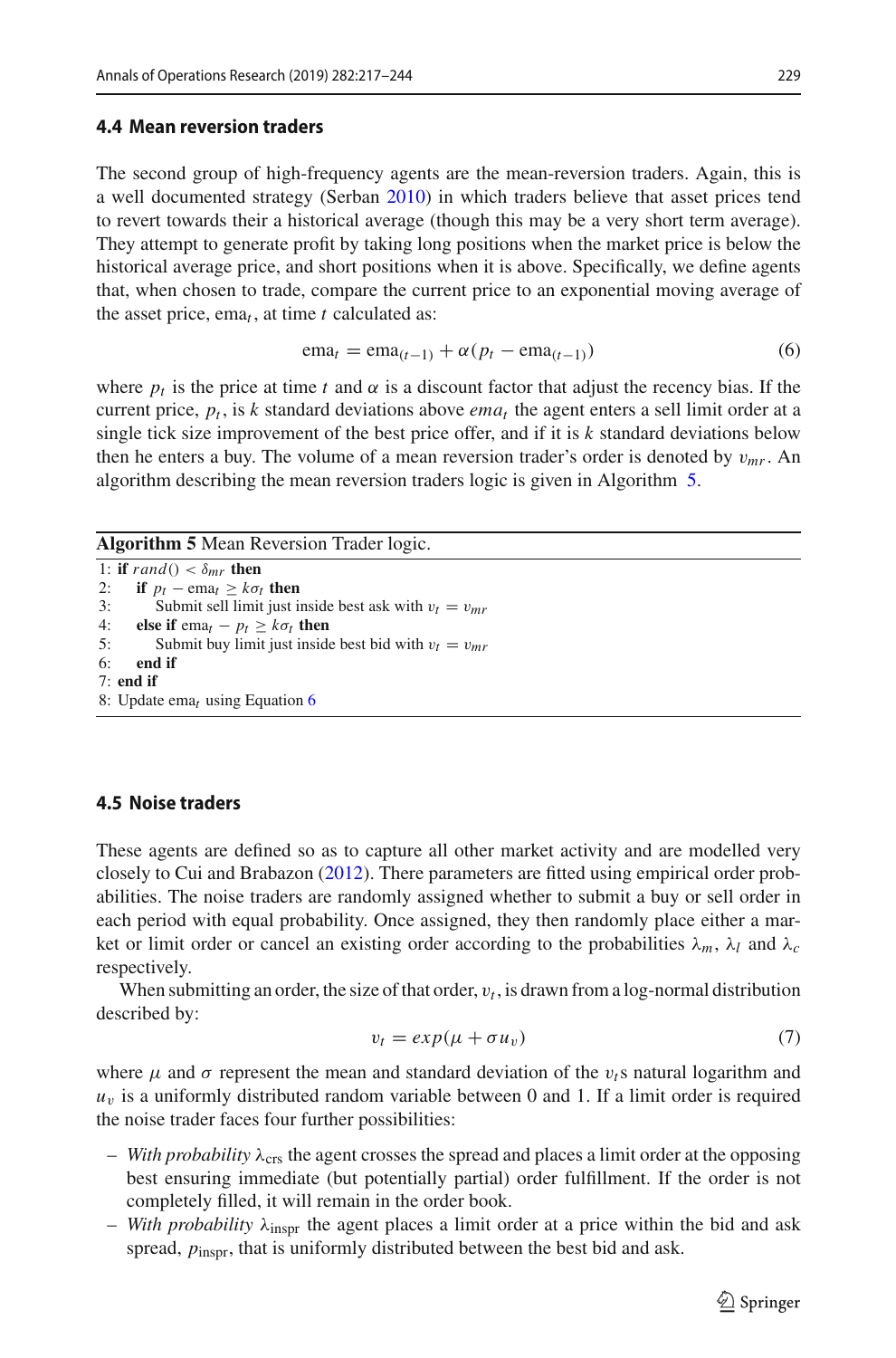- $-$  *With probability*  $\lambda_{spr}$  the agent places a limit order at the best price available on their side of the book.
- $-$  *With probability*  $\lambda_{\text{offspr}}$  the agent will place a limit order deeper in the book, at a price, *p*offspr, distributed with the power law:

<span id="page-13-1"></span>
$$
xmin_{offspr} * (1 - u_0)^{-\frac{1}{\beta - 1}}
$$
 (8)

where  $u_0$  is a uniformly distributed random variable between 0 and 1 while xmin<sub>offspr</sub> and  $\beta$  are parameters of the power law that are fitted to empirical data.

The sum of these probabilities must equal one  $(\lambda_{\text{crs}} + \lambda_{\text{inspr}} + \lambda_{\text{spr}} + \lambda_{\text{ospr}} = 1)$ . To prevent spurious price processes, noise traders market orders are limited in volume such that they cannot consume more than half of the total opposing side's available volume. Another restriction is that noise traders will make sure that no side of the order book is empty and place limit orders appropriately. The full noise trader logic is described in Algorithm [6.](#page-13-0)

### <span id="page-13-0"></span>**Algorithm 6** Noise Trader logic.

| 1: if rand() $< \delta_{nt}$ then                                                                                                            |
|----------------------------------------------------------------------------------------------------------------------------------------------|
| if rand() $< 0.5$ then<br>2:                                                                                                                 |
| 3:<br>Selling                                                                                                                                |
| 4:<br>else                                                                                                                                   |
| 5:<br>Buying                                                                                                                                 |
| 6:<br>end if                                                                                                                                 |
| Generate $U(0, 1)$ to determine action, $\lambda_m$ , $\lambda_l$ and $\lambda_c$ .<br>7:                                                    |
| switch action do<br>8:                                                                                                                       |
| 9:<br>case Submit Market Order                                                                                                               |
| 10:<br>Submit market order with volume calculated by Equation 7                                                                              |
| 11:<br>case Submit Limit Order                                                                                                               |
| Generate $U(0, 1)$ for action, $\lambda_{\text{crs}}$ , $\lambda_{\text{inspr}}$ , $\lambda_{\text{spr}}$ and $\lambda_{\text{ospr}}$<br>12: |
| 13:<br>switch Limit Order do                                                                                                                 |
| 14:<br>case Crossing limit order                                                                                                             |
| 15:<br>Submit limit order at opposing best price using Equation 7                                                                            |
| 16:<br>case Inside spread limit order                                                                                                        |
| 17:<br>Generate a random value, $p_{inspr} = U(Best Bid, Best Ask)$                                                                          |
| 18:<br>Submit limit order at price $p_{\text{inspr}}$ using Equation 7                                                                       |
| 19:<br>case Spread limit order                                                                                                               |
| 20:<br>Submit limit order at the best price using Equation 7                                                                                 |
| 21:<br>case Off-spread limit order                                                                                                           |
| 22:<br>Generate a random value, $p_{\text{offspr}}$ using Equation 8                                                                         |
| 23:<br>Submit order at a price $p_{\text{offspr}}$ outside of spread using Equation 7.                                                       |
| 24:<br>case Cancel Limit Order                                                                                                               |
| 25:<br>Cancel the oldest order previously submitted.                                                                                         |
| $26:$ end if                                                                                                                                 |

We believe that our range of 5 types of market participant reflects a more realistically diverse market ecology than is normally considered in models of financial markets. Some traders in our model are uninformed and their noise trades only ever contribute random perturbations to the price path. While other trader types are informed, it would be unrealistic to think that that these could monitor the market and exploit anomalies in an unperturbed way. In reality, there are always time lags between observation and consequent action between capturing market data, deducing an opportunity, and implementing a trade to exploit it. These time gaps may persist for only a few milliseconds but in todays most liquid assets, many quotes, cancellations and trades can occur in a few milliseconds. Even in such small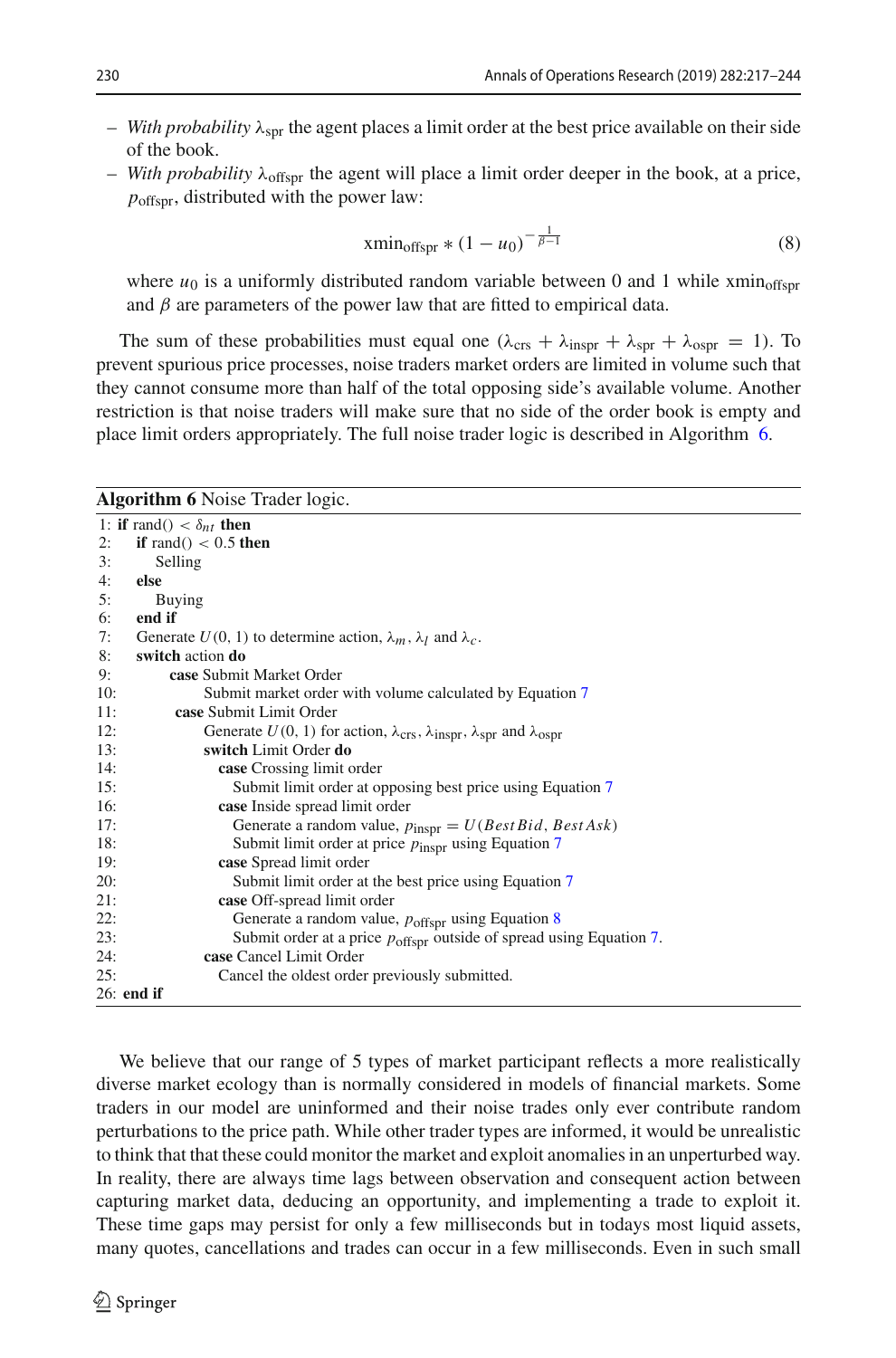time intervals, a sea of different informed and uninformed traders compete with each other. Among the informed traders, some perceived trading opportunities will be based on analysis of long-horizon returns, while others will come into focus only when looking at short-term return horizons. Traders will possess differing amounts of information, and some will make cognitive errors or omissions. The upshot of all this is that some traders perceive a buying opportunity where others will seek to sell. That conclusion should not be controversial. Buyers and sellers must exist in the same time interval for any trading to occur. Real financial markets are maelstroms of competing forces and perspectives, and the only way to model them with any degree of realism is by using some sort of random selection process.

Our analysis shows that the standard models of market microstructure are too Spartan to be used directly as the basis for agent-based simulations. However, by enriching these standard market microstructure model with insights from behavioural finance, we develop a usable agent based model for finance. OHar[a](#page-27-22) [\(1995](#page-27-22)) identifies three main market-microstructure agent types: market-makers, uninformed (noise) traders and informed traders. The first two agent-types are clearly identifiable in our framework. Our three remaining types of agent are different types of informed agent. While the market microstructure literature does not distinguish between different types of informed agent, behavioural finance researchers make precisely this distinction e.g. Using a multi-month return horizon, Jegadeesh and Titma[n](#page-26-25) [\(1993](#page-26-25)) showed that exploiting observed momentum (i.e. positive serial correlation) effects in empirical data by buying winners and selling losers was a robust profitable trading strategy. De Bondt and Thale[r](#page-26-26) [\(1985](#page-26-26)) found the opposite effect at a different time horizon. They showed how persistent reversal (negative serial correlation) observed in multi-year stock returns can be profitably exploited by a similar, but opposite, buy-losers and sell-winners trading rule strategy. A re-examination of the market microstructure literature bearing these ideas in mind is revealing.

Almost all market microstructure models about informed trading, dating back to Bageho[t](#page-25-17) [\(1971](#page-25-17)), assume that private information is exogenously derived. This is consistent with our liquidity consumer agent type and also with the view of information being based on fundamental information about intrinsic value but it is at odds with our momentum and mean reversion traders. However, an empirical market microstructure paper by Evans and Lyon[s](#page-26-27) [\(2002](#page-26-27)) opens the door to the idea that private information could be based on endogenous technical (i.e. price and volume) information, such as drives our momentum and mean-reversion agents. Evans and Lyon[s](#page-26-27) [\(2002](#page-26-27)) show that price behaviour in the foreign exchange markets is a function of cumulative order flow. Order flow is the difference between buyer-initiated trading volume and seller-initiated trading volume. It can be thought of as a measure of net buying (selling) pressure. Crucially, order flow does not require any fundamental model to be specified. Endogenous technical price behaviour is sufficient to generate it. The preceding enables us to conclude that while our 5 types of market participant initially seem at odds with the standard market microstructure model, closer scrutiny reveals that all 5 of our agent types have very firm roots in the market microstructure literature.

# <span id="page-14-0"></span>**5 Results**

In this section we begin by performing a global sensitivity analysis to explore the influence of the parameters on market dynamics and ensure the robustness of the model. Subsequently, we explore the existence of the following stylised facts in depth-of-book data from the Chi-X exchange compared with our model: fat tailed distribution of returns, volatility clustering,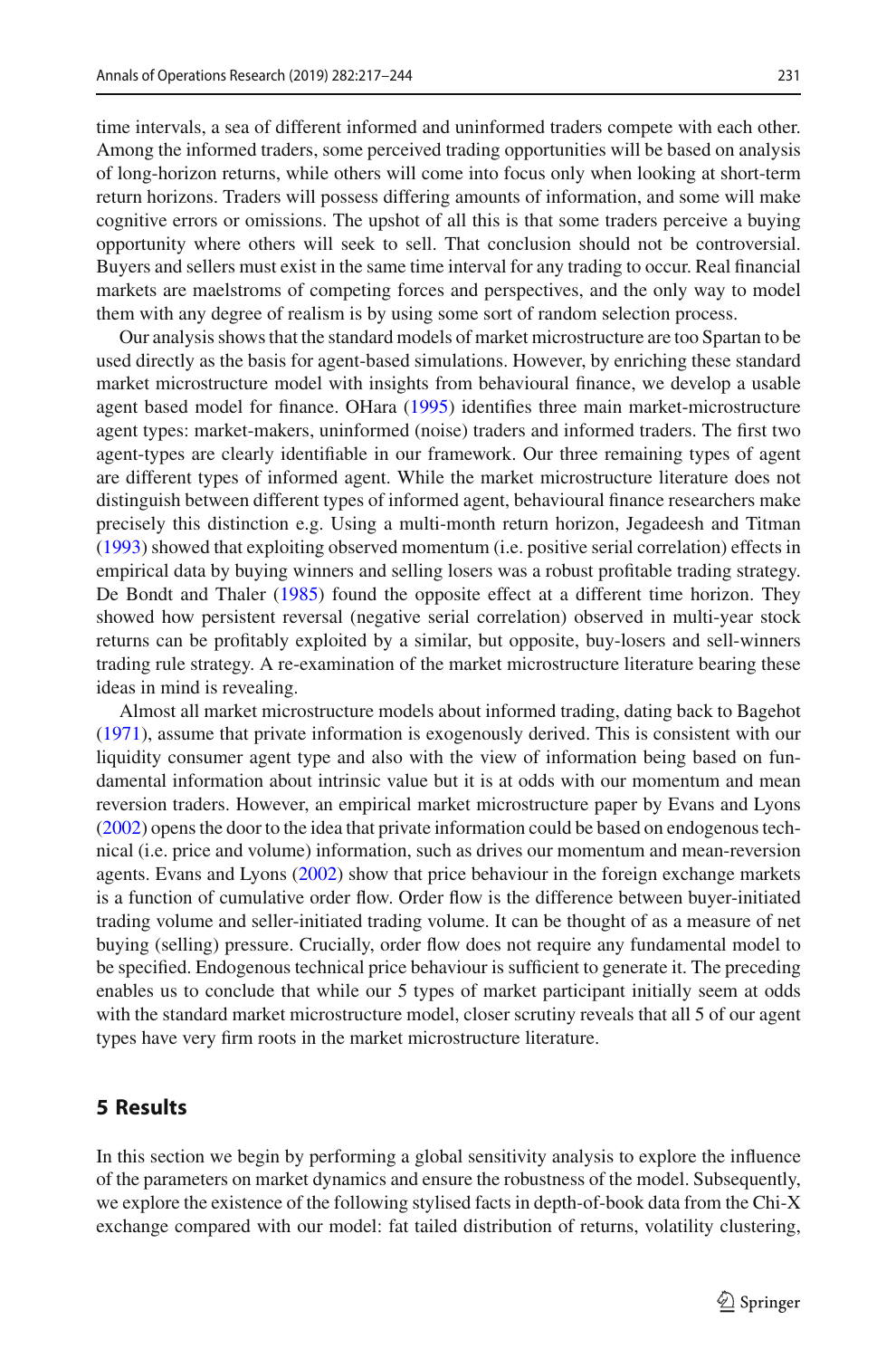autocorrelation of returns, long memory in order flow, concave price impact function and the existence of extreme price events.

#### <span id="page-15-0"></span>**5.1 Sensitivity analysis**

In this section, we asses the sensitivity of the agent-based model described above. To do so, we employ an established approach to global sensitivity analysis known as variance-based global sensitivity (Sobo[l](#page-27-23) [2001\)](#page-27-23). In variance-based global sensitivity analysis, the inputs to an agentbased model are treated as random variables with probability density functions representing their associated uncertainty. The impact of the set of input variables on a model's output measures may be independent or cooperative and so the output  $f(x)$  may be expressed as a finite hierarchical cooperative function expansion using an analysis of variance (ANOVA). Thus, the mapping between input variables  $x_1, \ldots, x_n$  and output variables  $f(x) = f(x_1, \ldots, x_n)$ may be expressed in the following functional form:

$$
f(x) = f_0 + \sum_i f_i(x_i) + \sum_{i < j} f_{i,j}(x_i, x_j) + \dots + f_{1,2,\dots,n}(x_1, x_2, \dots, x_n) \tag{9}
$$

where  $f_0$  is the zeroth order mean effect,  $f_i(x_i)$  is a first order term that describes the effect of variable  $x_i$  on the output  $f(x)$ , and  $f_i$ ,  $j(x_i, x_j)$  is a second order term that describes the cooperative impact of variables  $x_i$  and  $x_j$  on the output. The final term,  $f_{1,2,...,n}(x_1, x_2,..., x_n)$ describe the residual *n*th order cooperative effect of all of the input variables. Consequently, the total variance is calculated as follows:

$$
D = \int (f(x) - f_0)^2 \rho(x) dx
$$
 (10)

where  $\rho(x)$  is the probability distribution over input variables. Partial variances are then defined as:

$$
D_{i_1,\dots,i_n} = \int f_{i_1,\dots,i_n}^2(x_{i_1},\dots,x_{i_n}) \rho(x) dx \tag{11}
$$

Now, the total partial variances  $D_i^{tot}$  for each parameter  $x_i$ ,  $i = \overline{1, n}$ , is computed as

$$
D_i^{tot} = \sum_{\langle i \rangle} D_{i_1, \dots, i_n}; \ 1 \le s \le n,\tag{12}
$$

where  $\langle i \rangle$  refers to the summations over all *D* that contains *i*. Once the above is computed, the total sensitivity indicies can be calculated as:

$$
S_i^{tot} = \frac{D_i^{tot}}{D}; 0 \le S_i^{tot} \le 1,
$$
\n(13)

It follows that the total partial variance for each parameter  $x_i$  is

<span id="page-15-1"></span>
$$
D_i^{tot} = D - Var(E(f|x_{-i})) \equiv \mathbb{E}(Var(f|x_{-i})) \tag{14}
$$

In this paper, twenty three input parameters and four output parameters are considered. The input parameters include: The probabilities of each of the five agent groups performing an action ( $\delta_{mm}$ ,  $\delta_{lc}$ ,  $\delta_{mr}$ ,  $\delta_{mt}$ ,  $\delta_{nt}$ ), the market makers parameters (w, the period length of the rolling mean, and  $v_{max}$ , the max order volume for limit order), the upper limit of the distribution from which liquidity consumers order volume is drawn  $(h_{max})$ , the momentum traders' parameters  $(n_r)$ , the lag parameter of the ROC, and  $\kappa$ , the trade entry point threshold), as well as the following noise trader parameters: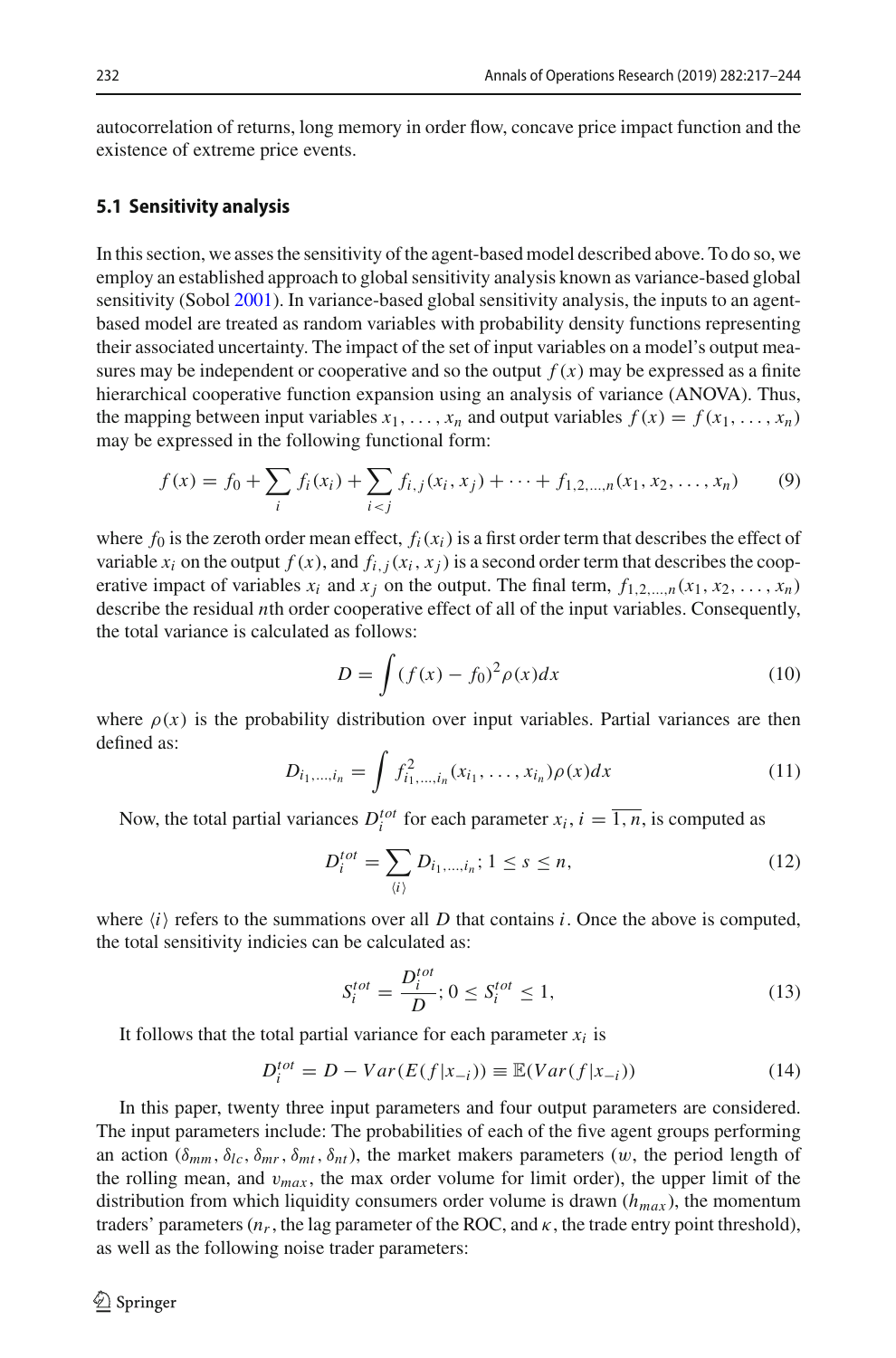- Probability of submitting a market order, λ*m*
- $-$  Probability of submitting a limit order,  $\lambda_l$
- Probability of canceling a limit order, λ*c*
- Probability of a crossing limit order, λ*cr s*
- Probability of a inside-spread limit order, λ*inspr*
- Probability of a spread limit order, λ*spr*
- $-$  Probability of a off-spread limit order,  $\lambda_{offspr}$
- Market order size distribution parameters,  $\mu_{m0}$  and  $\sigma_{m0}$
- Limit order size distribution parameters, μ*lo* and σ*lo*
- Off-spread relative price distribution parameters, *xminof f spr* and β*of f spr*

The following output parameters are monitored: the Hurst exponent *H* of volatility [as calculated using the DFA method described by Peng et al[.](#page-27-24) [\(1994\)](#page-27-24)], the mean autocorrelation of mid-price returns  $R(m)$ , the mean first lag autocorrelation term of the order-sign series  $R$ (*o*), and the best t exponent  $\beta$  of the price impact function as in Eq. [3.](#page-6-0)

As our model is stochastic (agents' actions are defined over probability distributions), there is inherent uncertainty in the range of outputs, even for fixed input parameters. In the following, ten thousand samples from within the parameter space were generated with the input parameters distributed uniformly in the ranges displayed in Table [1.](#page-17-0)

For each sample of the parameters space, the model is run for 300,000 trading periods to approximately simulate a trading day on a high-frequency timescale. The global variance sensitivity, as defined in Eq. [14](#page-15-1) is presented in Fig. [1.](#page-18-0)

The global variance sensitivities clearly identify the upper limit of the distribution from which liquidity consumers order volume is drawn  $(h_{max})$  and the probabilities of each of the agent groups acting (particularly those of the high-frequency traders,  $\delta_{mr}$  and  $\delta_{mt}$ ) as the most important input parameters for all outputs. The biggest influence of each of these parameters was on the mean first lag autocorrelation term of the order-sign series *R*(*o*) followed by the exponent of the price impact function  $\beta$ .

To find the set of parameters that produces outputs most similar to those reported in the literature and to further explore the influence of input parameters we perform a large scale grid search of the input space. This yields the optimal set of parameters displayed in Table [2.](#page-19-0) With this set of parameters we go on to explore the model's ability to reproduce the various statistical properties that are outlined in Sect. [3.](#page-3-0)

#### **5.2 Fat tailed distribution of returns**

Figure [2](#page-20-0) displays a side-by-side comparison of how the kurtosis of the mid-price return series varies with lag length for our model and an average of the top 5 most actively traded stocks on the Chi-X exchange in a period of 100 days of trading from 12th February 2013 to 3rd July 2013. A value of 1000 on the x-axis mean that the return was taken as  $\log(p_{t+1000})-\log(p_t)$ . In our LOB model, only substantial cancellations, orders that fall inside the spread, and large orders that cross the spread are able to alter the mid price. This generates many periods with returns of 0 which significantly reduces the variance estimate and generates a leptokurtic distribution in the short run, as can be seen in Fig. [2a](#page-20-0).

Kurtosis is found to be relatively high for short timescales but falls to match levels of the normal distribution at longer timescales. This not only closely matches the pattern of decay seen in the empirical data displayed in Fig. [2b](#page-20-0) but also agrees with the findings of Con[t](#page-25-2) [\(2001\)](#page-25-2) and Gu et al[.](#page-26-6) [\(2008](#page-26-6)).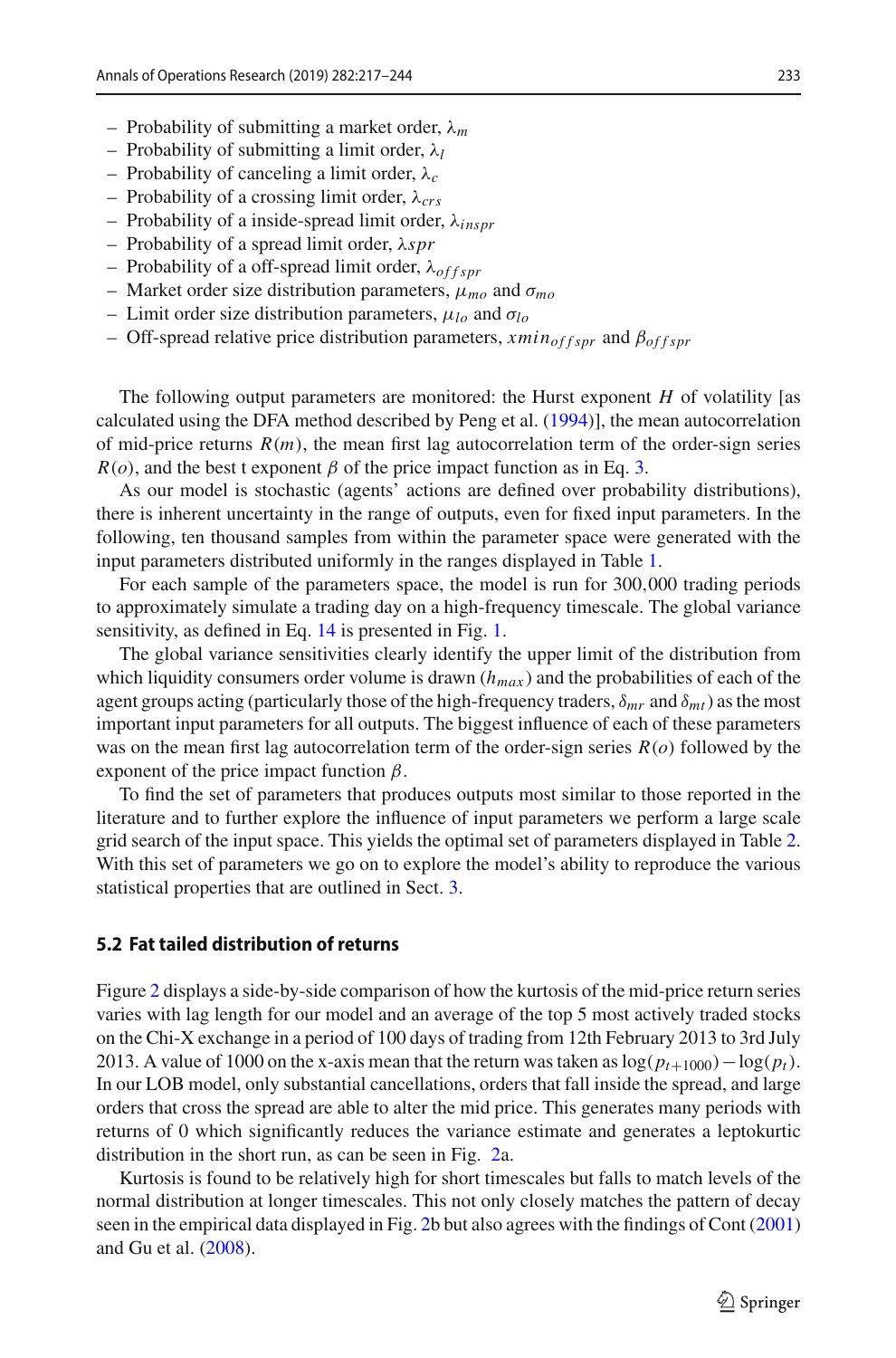|                                          | Symbol                  | Setting              |
|------------------------------------------|-------------------------|----------------------|
| Parameter                                |                         |                      |
| Probability of Market Makers acting      | $\delta_{mm}$           | [0.05, 0.95]         |
| Probabilty of Liquidity Consumers acting | $\delta_{lc}$           | [0.05, 0.95]         |
| Probability of Momentum Traders acting   | $\delta_{mr}$           | [0.05, 0.95]         |
| Probability of Mean Reverters acting     | $\delta_{mt}$           | [0.05, 0.95]         |
| Probability of Noise Traders acting      | $\delta_{nt}$           | [0.05, 0.95]         |
| Market maker (mm) parameters             |                         |                      |
| Max order volume                         | $v_{max}$               | $[10^3, 10^6]$       |
| Rolling mean period                      | $\boldsymbol{w}$        | $[10, 10^3]$         |
| Liquidity consumer $(lc)$ parameters     |                         |                      |
| Max order volume                         | $h_{max}$               | $[10^3, 10^6]$       |
| Momentum trader $(mt)$ parameters        |                         |                      |
| ROC lag                                  | $n_r$                   | [1, 100]             |
| Trade entry threshold                    | К                       | $[10^{-6}, 10^{-1}]$ |
| Noise trader $(nt)$ parameters           |                         |                      |
| Market order probability                 | $\lambda_m$             | [0, 1]               |
| Limit order probability                  | $\lambda_l$             | [0, 1]               |
| Cancel order probability                 | $\lambda_c$             | [0, 1]               |
| Market order size                        | $\mu_{mo}$              | [2, 10]              |
| Market order size                        | $\sigma_{m}$            | [0, 1]               |
| Limit order size                         | $\mu_{lo}$              | [2, 10]              |
| Limit order size                         | $\sigma_{lo}$           | [0, 1]               |
| Off-spread relative price                | $xmin_{offspr}$         | [0, 1]               |
| Off-spread relative price                | $\beta_{\text{offspr}}$ | [0, 1]               |
| Crossing limit order                     | $\lambda_{crs}$         | [0, 1]               |
| Inside-spread limit order                | $\lambda_{inspr}$       | [0, 1]               |
| Spread limit order                       | $\lambda_{spr}$         | [0, 1]               |
| Off-spread limit order                   | $\lambda_{offspr}$      | [0, 1]               |

<span id="page-17-0"></span>**Table 1** Parameter ranges for global sensitivity analysis

# **5.3 Volatility clustering**

To test for volatility clustering, we compute the Hurst exponent of volatility using the DFA method described by Peng et al[.](#page-27-24) [\(1994](#page-27-24)). Figure [3](#page-20-1) details the percentage of simulations runs with significant volatility clustering defined as  $0.6 < H < 1$ . Once again, in the shortest time lags volatility clustering seems to be present at short timescales in all the simulations but rapidly disappears for longer lags in agreement with Lillo and Farme[r](#page-27-7) [\(2004\)](#page-27-7).

# **5.4 Autocorrelation of returns**

Table [3](#page-21-0) reports descriptive statistics for the first lag autocorrelation of the returns series for our agent based model and for the Chi-X data. In both instances, there is a very weak but significant autocorrelation in both the mid-price and trade price returns. The median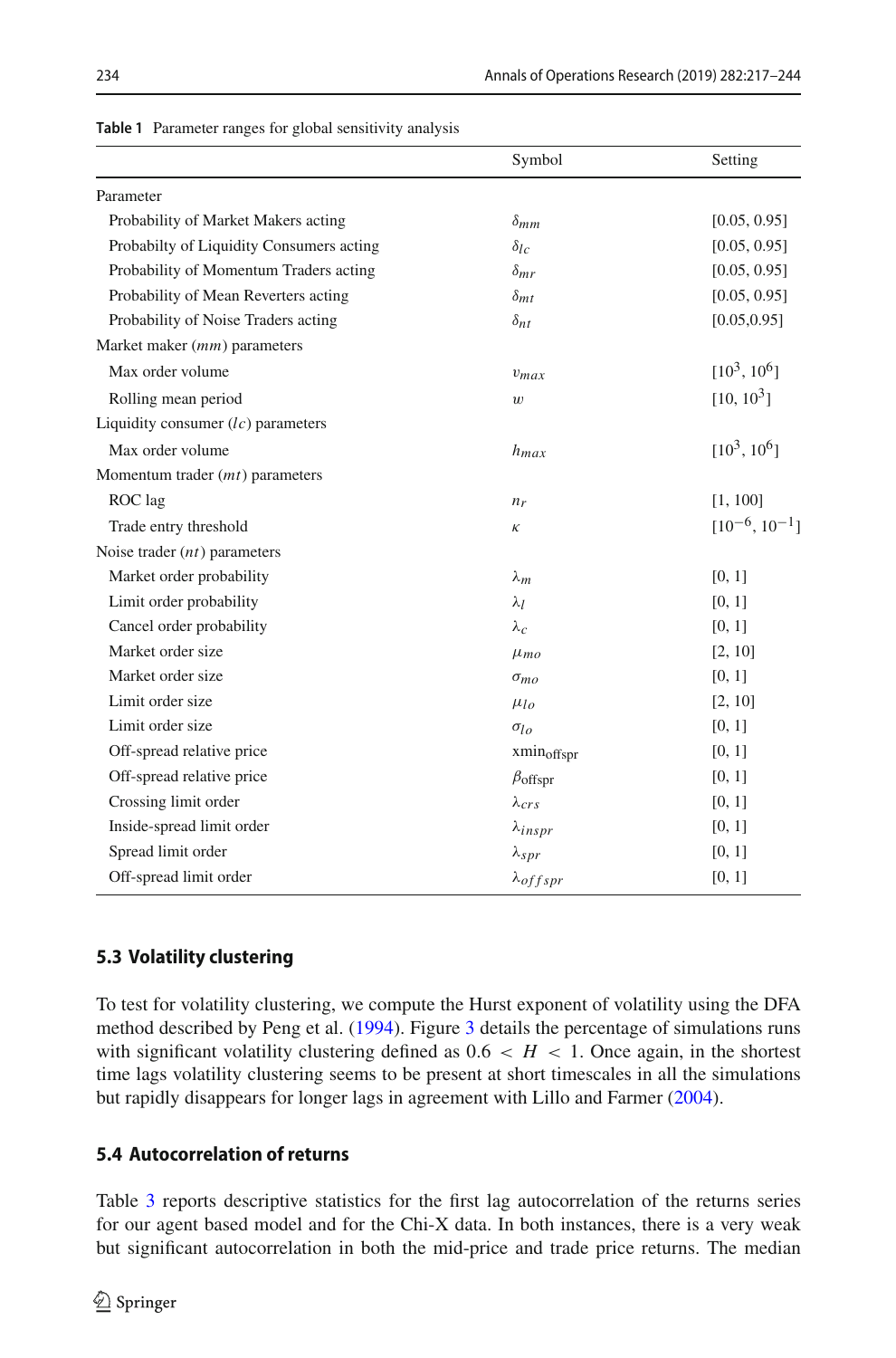<span id="page-18-0"></span>**Fig. 1** Heatmap of the global variance sensitivity



autocorrelation of mid-price returns for the agent-based model and the Chi-X data were found to be − 0.0034 and − 0.0044, respectively. Using a non-parametric test, the distributions of the two groups were not found to differ significantly (Mann–Whitney  $U = 300, P > 0.1$ two-tailed).

This has been empirically observed in other studies (see Sect. [3.1.3\)](#page-4-1) and is commonly thought to be due to the refilling effect of the order book after a trade that changes the best price. The result is similar for the trade price autocorrelation but as a trade price will always occur at the best bid or ask price a slight oscillation is to be expected and is observed.

#### **5.5 Long memory in order flow**

As presented in Table [4,](#page-21-1) we find the mean first lag autocorrelation term of the order-sign series for our model to be 0.2079 which is close to that calculated for the empirical data and those reported in the literature. Most studies find the order sign autocorrelation to be between 0.2 and 0.3 (see Lillo and Farme[r](#page-27-7) [2004](#page-27-7) for example). In Table [4,](#page-21-1) *H* order signs shows a mean Hurst exponent of the order signs time series for our model of  $\approx 0.7$  which indicates a long-memory process and corresponds with the findings of previous studies and with our own empirical results [see Lillo and Farme[r](#page-27-7) [\(2004\)](#page-27-7) and Mike and Farme[r](#page-27-25) [\(2008](#page-27-25))].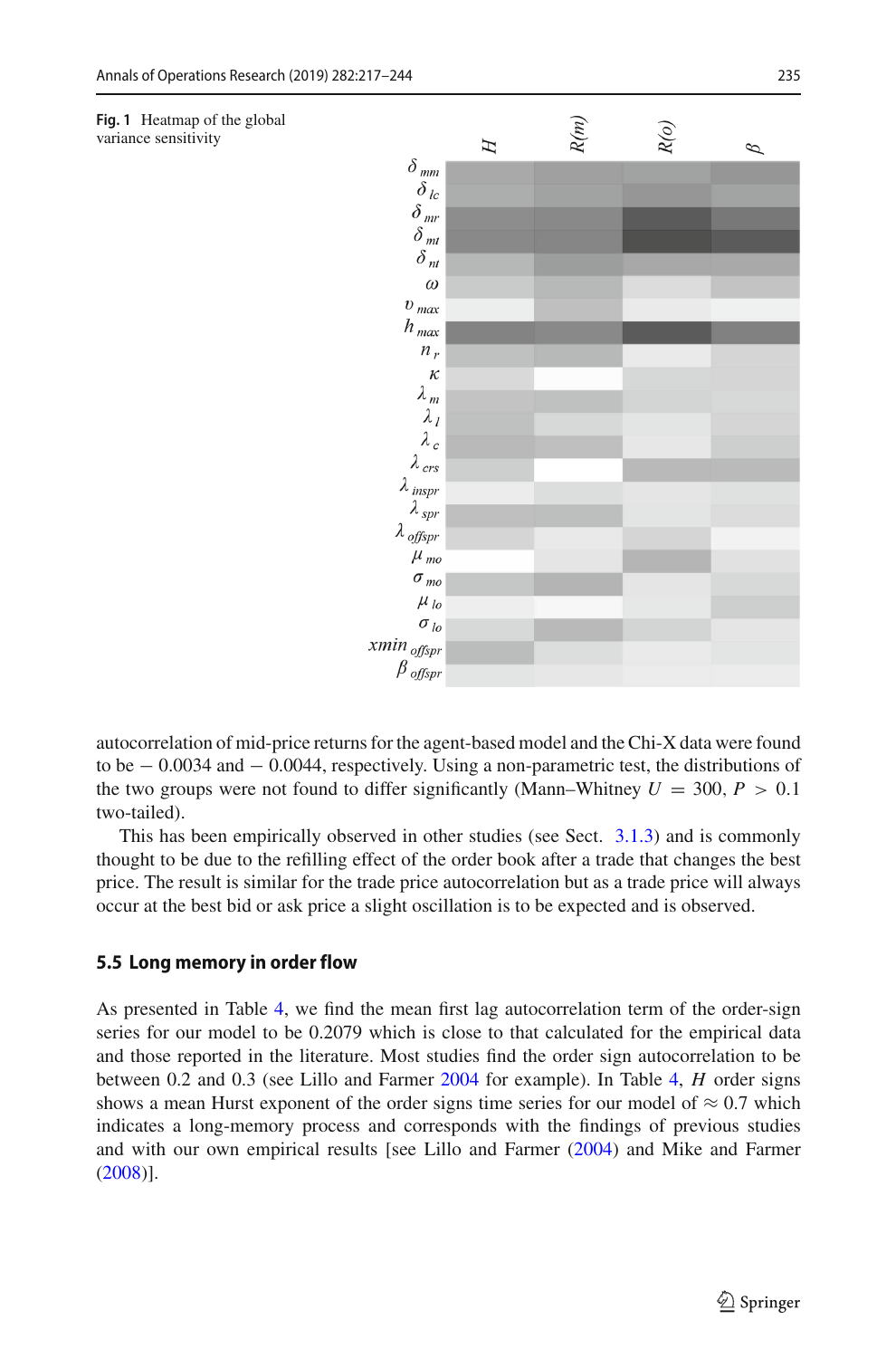| Market parameters                     | Setting                                                                    |
|---------------------------------------|----------------------------------------------------------------------------|
| <b>Initial Price</b>                  | 100                                                                        |
| Initial Spread                        | 0.05                                                                       |
| <b>Tick Size</b>                      | 0.01                                                                       |
| Agent group                           | Action probability                                                         |
| $\delta_{mm}$                         | 0.10                                                                       |
| $\delta_{lc}$                         | 0.10                                                                       |
| $\delta_{mr}$                         | 0.40                                                                       |
| $\delta_{mt}$                         | 0.40                                                                       |
| $\delta_{nt}$                         | 0.75                                                                       |
| Market maker ( <i>mm</i> ) parameters | Setting                                                                    |
| $v_{min}$                             | 1                                                                          |
| $v_{max}$                             | 200,000                                                                    |
| $\upsilon$                            | 1                                                                          |
| $\boldsymbol{w}$                      | 50                                                                         |
| Liquidity consumer $(lc)$ parameters  | Setting                                                                    |
| $h_{min}$                             | 1                                                                          |
| $h_{max}$                             | 100,000                                                                    |
| Mean reversion $(mr)$ parameters      | Setting                                                                    |
| $v_{mr}$                              | 1                                                                          |
| $\alpha$                              | 0.94                                                                       |
| Momentum trader $(mt)$ parameters     | Setting                                                                    |
| $n_r$                                 | 5                                                                          |
| К                                     | 0.001                                                                      |
| Noise trader $(nt)$ parameters        | Setting                                                                    |
| Buy or sell probability               | 0.5                                                                        |
| Market order probability              | $\lambda_m=0.03$                                                           |
| Limit order probability               | $\lambda_l = 0.54$                                                         |
| Cancel order probability              | $\lambda_c=0.43$                                                           |
| Market order size                     | $\mu_{mo} = 7 \sigma_{mo} = 0.1$                                           |
| Limit order size                      | $\mu_{lo} = 8 \sigma_{lo} = 0.7$                                           |
| Off-spread relative price             | $x_{\text{min}_{\text{offspr}}} = 0.005$<br>$\beta_{\text{offspr}} = 2.72$ |
| NT limit order types                  | Probability                                                                |
| Crossing limit order                  | $\lambda_{crs} = 0.003$                                                    |
| Inside-spread limit order             | $\lambda_{inspr} = 0.098$                                                  |
| Spread limit order                    | $\lambda_{spr} = 0.173$                                                    |
| Off-spread limit order                | $\lambda_{offspr} = 0.726$                                                 |

# <span id="page-19-0"></span>**Table 2** Parameter settings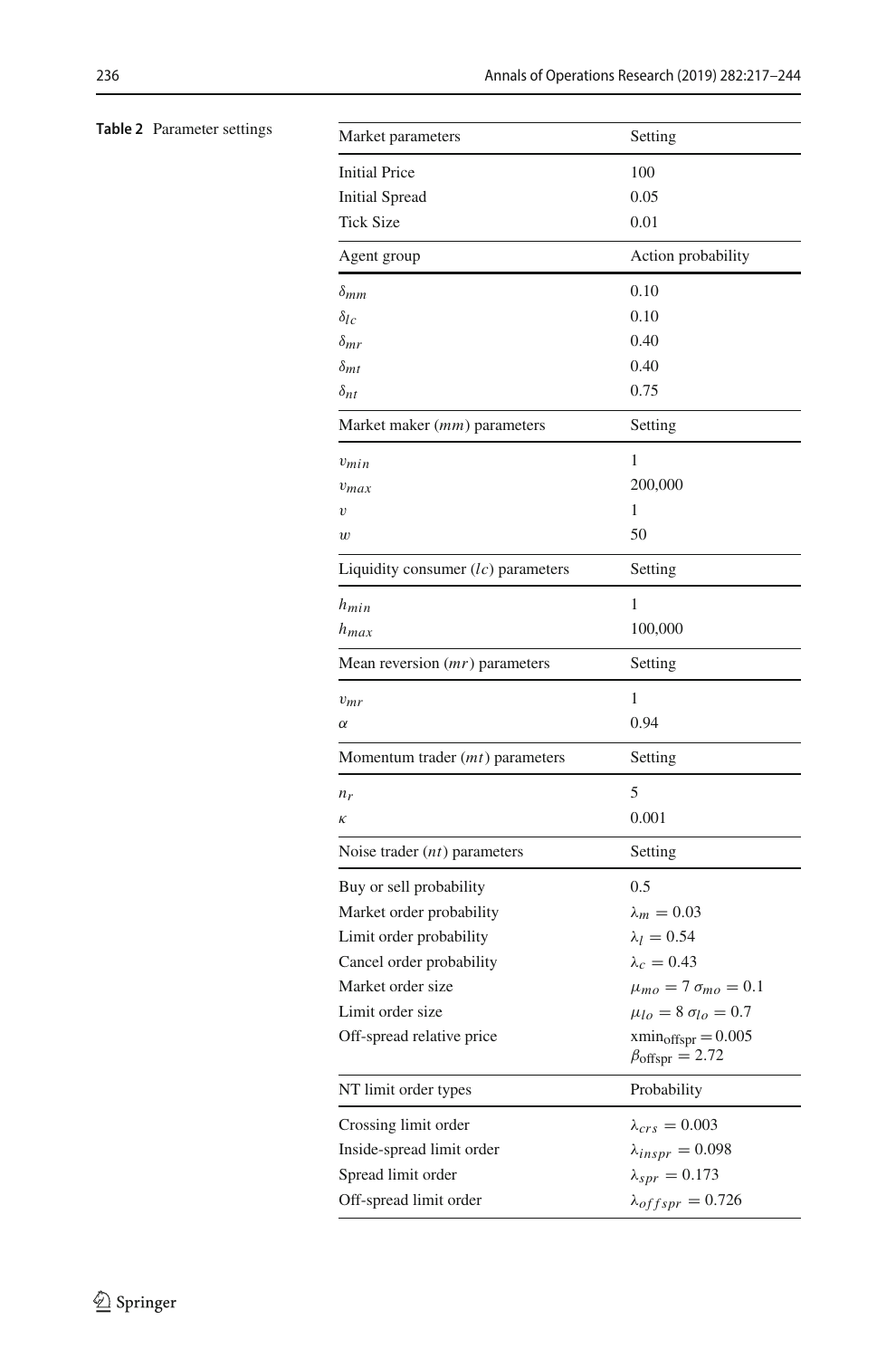

<span id="page-20-0"></span>**Fig. 2** Comparing Kurtosis. **a** Kurtosis by timescale in our model. **b** Kurtosis by time (ms) of order book data for Chi-X

<span id="page-20-1"></span>



#### **5.6 Concave price impact**

Figure [4a](#page-21-2) illustrates the price impact in the model as a function of order size on a log-log scale. The concavity of the function is clear. The shape of this curve is very similar t that of the empirical data from Chi-X shown in Fig. [4b](#page-21-2). The price impact is for the model is found to be best fit by the relation  $\Delta p \propto v^{0.28}$ , while the empirically measured impact was best fit by  $\Delta p \propto v^{0.35}$ . Both of these estimates of the exponent of the impact function agree with the findings of Lillo et al[.](#page-27-8) [\(2003](#page-27-8)), Lillo and Farme[r](#page-27-7) [\(2004](#page-27-7)) and Hopma[n](#page-26-12) [\(2007](#page-26-12)) but the model is sensitive to the volume provided by the market makers. When the market order volume is reduced, the volume at the opposing best price reduces compared to the rest of the book. This allows smaller trades to eat further into the liquidity stretching the right-most side of the curve.

Figure [5](#page-22-0) demonstrates the effects of varying consumers' volume parameter  $h_{max}$  on the price impact curve. This parameter appears to have very little influence on the shape of the price impact function. However, it does appear to have an effect on the size of the impact. Although  $h_{max}$  is relatively insensitive to minor changes, when the volume traded by the liquidity consumers is reduced dramatically, the relative amount of available liquidity in the market increases to the point where price impact is reduced. Very similar results are seen as the market makers' order size  $(v_{max})$  is increased.

Figure [6](#page-22-1) shows the effects on the price impact function of adjusting the relative probabilities of events from the high frequency traders. It is clear that strong concavity is retained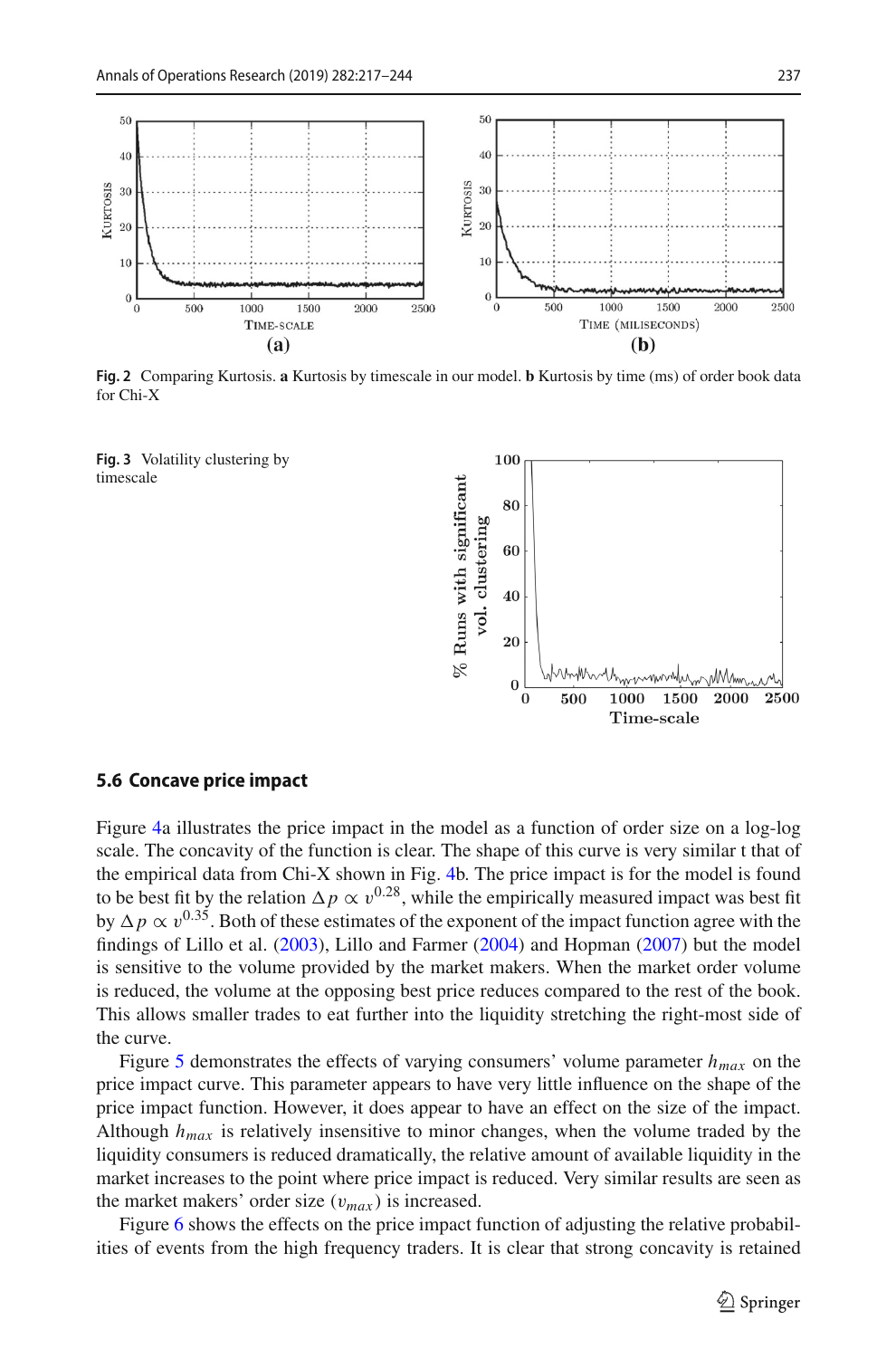| <b>Stats</b>           | Min.      | 1st O.    | Mean      | 3rd O. | Max.   |  |  |
|------------------------|-----------|-----------|-----------|--------|--------|--|--|
| Agent-based model      |           |           |           |        |        |  |  |
| AC mid-price returns   | $-0.0208$ | $-0.0071$ | $-0.0031$ | 0.0009 | 0.0366 |  |  |
| AC trade price returns | 0.5734    | 0.6029    | 0.6115    | 0.6209 | 0.6476 |  |  |
| Empirical data         |           |           |           |        |        |  |  |
| AC mid-price returns   | $-0.0233$ | $-0.0169$ | $-0.0044$ | 0.0081 | 0.0436 |  |  |
| AC trade price returns | 0.5287    | 0.5353    | 0.5678    | 0.6000 | 0.6346 |  |  |

<span id="page-21-0"></span>

|  |  | <b>Table 3</b> Return autocorrelation statistics |  |
|--|--|--------------------------------------------------|--|
|--|--|--------------------------------------------------|--|

<span id="page-21-1"></span>

| <b>Table 4</b> Order sign statistics | <b>Stats</b>      | Min.   | 1st O. | Mean   | $3rdO$ . | Max.   |
|--------------------------------------|-------------------|--------|--------|--------|----------|--------|
|                                      | Agent-based model |        |        |        |          |        |
|                                      | AC order signs    | 0.1983 | 0.2059 | 0.2079 | 0.2104   | 0.2172 |
|                                      | H order signs     | 0.6734 | 0.7029 | 0.7115 | 0.7209   | 0.7476 |
|                                      | Empirical data    |        |        |        |          |        |
|                                      | AC order signs    | 0.2000 | 0.2544 | 0.2629 | 0.2701   | 0.3013 |
|                                      | H order signs     | 0.7681 | 0.8053 | 0.8444 | 0.8780   | 0.8849 |
|                                      |                   |        |        |        |          |        |



<span id="page-21-2"></span>**Fig. 4** Log–log price impact. **a** Log–log price impact function for the agent-based model. **b** Log–log price impact function for the Chi-X data

across all parameter combinations but some subtle artefacts can be seen. Firstly, increasing the probability of both types of high frequency traders equally seems to have very little effect on the shape of the impact function. This is likely due to the strategies of the high frequency traders restraining one another. Although the momentum traders are more active—jumping on price movements and consuming liquidity at the top of the book—they are counterbalanced by the increased activity of the mean reversion traders who replenish top-of-book liquidity when substantial price movements occur. In the regime where the probability of momentum traders acting is high but the probability for mean reversion traders is low (the dotted line) we see an increase in price impact across the entire range of order sizes. In this scenario, when large price movements occur, the activity of the liquidity consuming trend followers outweighs that of the liquidity providing mean reverters, leading to less volume being available in the book and thus a greater impact for incoming orders.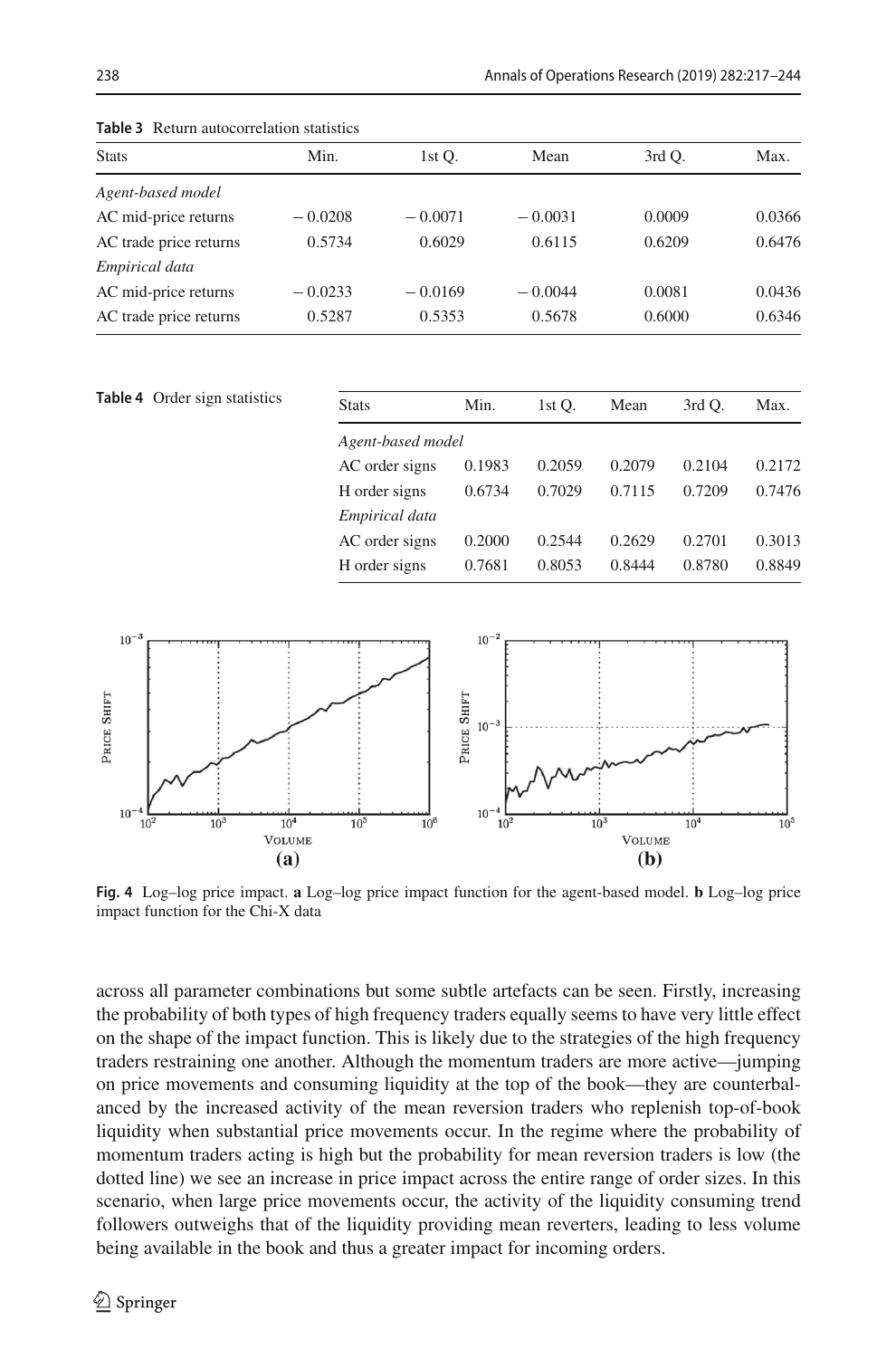

<span id="page-22-0"></span>**Fig. 5** The price impact function with different liquidity consumer parameterisations. Each line represents a different setting for *hmax*



<span id="page-22-1"></span>**Fig. 6** Price impact for various values for the probability of the high frequency traders acting

#### **5.7 Extreme price events**

We follow the definition of Johnson et al[.](#page-26-0) [\(2013](#page-26-0)) and define an extreme price event as an occurrence of a stock price ticking down [up] at least ten times before ticking up [down] and with a price change exceeding 0.8% of the initial price. Figure [7](#page-23-0) shows a plot the midprice time-series provides with an illustrative example of a flash occurring in the simulation. During this event, the number of sequential down ticks is 11, the price change is 1.3%, and the event lasts for 12 simulation steps.

Table [5](#page-23-1) shows statistics for the number of events for each day in the Chi-X data and per simulated day in our ABM. On average, in our model, there are 0.8286 events per day very close to the average average number observed in empirical data.

Upon inspection, we can see that such events occur when an agent makes a particularly large order that eats through the best price (and sometimes further price levels). This causes the momentum traders to submit particularly large orders on the same side, setting off a positive feedback chain that pushes the price further in the same direction. The price begins to revert when the momentum traders begin to run out of cash while the mean reversion traders become increasingly active.

Figure [8](#page-23-2) illustrates the relative numbers of extreme price events as a function of their duration. The event duration is the time difference (in simulation time) between the first and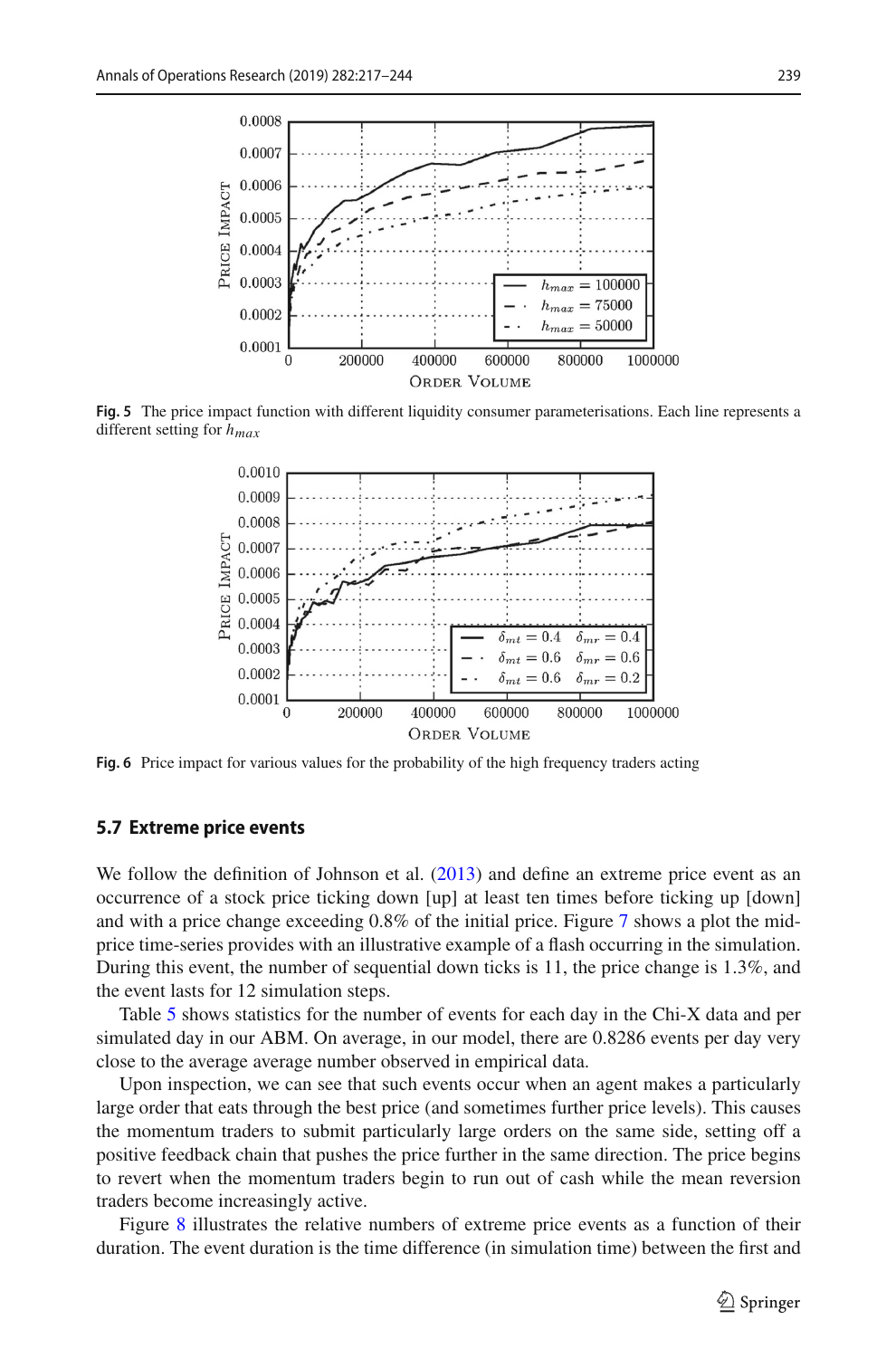

<span id="page-23-0"></span>

<span id="page-23-1"></span>

| <b>Table 5</b> Price spike statistics | <b>Stats</b>            | Min. | Median | Mean   | Max. |
|---------------------------------------|-------------------------|------|--------|--------|------|
|                                       | Events per day in ABM   |      |        | 0.8286 |      |
|                                       | Events per day in Chi-X |      |        | 1.0066 |      |

<span id="page-23-2"></span>**Fig. 8** Relative numbers of crash/spike events as a function of their duration



last tick in the sequence of jumps in a particular direction. It is clear that these extreme price events are more likely to occur quickly than over a longer timescale. This is due to the higher probability of momentum traders acting during such events. It is very rare to see an event that lasts longer than 35 time steps.

Figure [9](#page-24-1) shows the relative number of crash and spike events as a function of their duration for different schemes of high frequency activity. The solid line shows the result with the standard parameter setting from Table [2.](#page-19-0) The dashed line shows results from a scheme with an increased probability of both types of high frequency trader acting. Here, we see that there is an increased incidence of short duration flash events. It seems that the increased activity of the trend follows causes price jumps to be more common while the increased activity of the mean reverts ensures that the jump is short lived. In the scenario where the activity of the momentum followers is high but that of the mean reverts is low (the dotted line) we see an increase in the number of events cross all time scales. This follows from our previous analogy.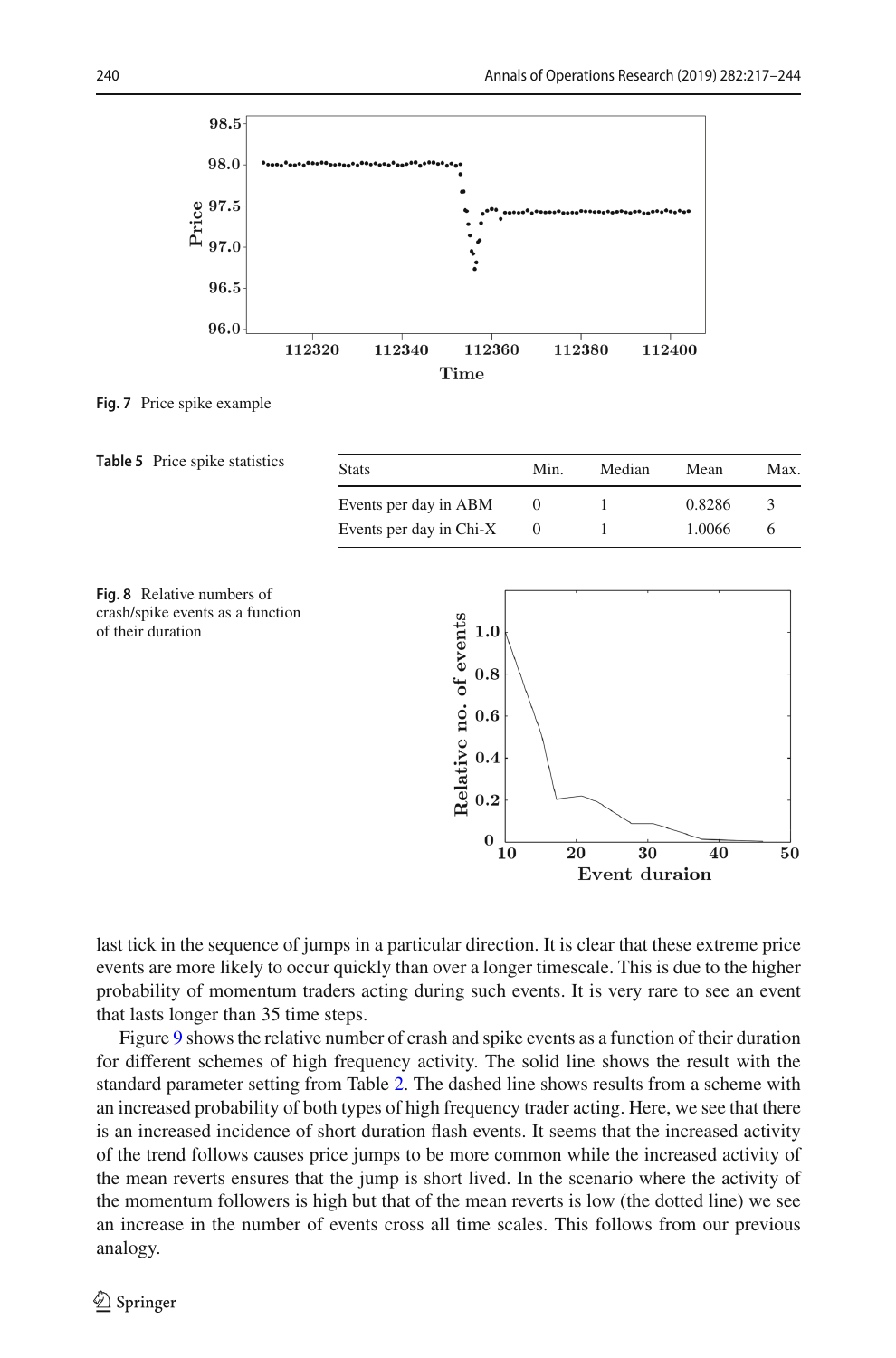<span id="page-24-1"></span>

# <span id="page-24-0"></span>**6 Conclusion**

In light of the requirements of the forthcoming MiFID II laws, an interactive simulation environment for trading algorithms is an important endeavour. Not only would it allow regulators to understand the effects of algorithms on the market dynamics but it would also allow trading firms to optimise proprietary algorithms. The agent-based simulation proposed in this paper is designed for such a task and is able to replicate a number of well-known statistical characteristics of financial markets including: clustered volatility, autocorrelation of returns, long memory in order flow, concave price impact and the presence of extreme price events, with values that closely match those identified in depth-of-book equity data from the Chi-X exchange. This supports prevailing empirical findings from microstructure research.

On top of model validation, a number of interesting facets are explored. Firstly, we find that increasing the total number of high frequency participants has no discernible effect on the shape of the price impact function while increased numbers do lead to an increase in price spike events. We also find that the balance of trading strategies is important in determining the shape of the price impact function. Specifically, excess activity from aggressive liquidityconsuming strategies leads to a market that yields increased price impact.

The strategic interaction of the agents and the differing time-scales on which they act are, at present, unique to this model and crucial in dictating the complexities of high-frequency order-driven markets. As a result, this paper presents the first model capable of replicating all of the aforementioned stylised facts of limit order books, an important step towards an environment for testing automated trading algorithms. Such environment not only fulfills a requirement of MiFID II, more than that, it makes an important step towards increased transparency and improved resilience of the complex socio-technical system that is our brave new marketplace.

Our model offers regulators a lens through which they can scrutinise the risk of extreme prices for any given state of the market ecology. MiFID II requires that all the firms participating in algorithmic trading must get tested and authorised by the regulators for their trading algorithms. Our analysis demonstrates that there is a strong relationship between market ecology and the size/duration of price movements (see Fig. [9\)](#page-24-1). Furthermore, our agent based model setting offers a means of testing any individual automated trading strategy or any combination of strategies for the systemic risk posed, which aims specifically to satisfy the MiFID II requirement . " ..... that algorithms should undergo testing, and thus facilities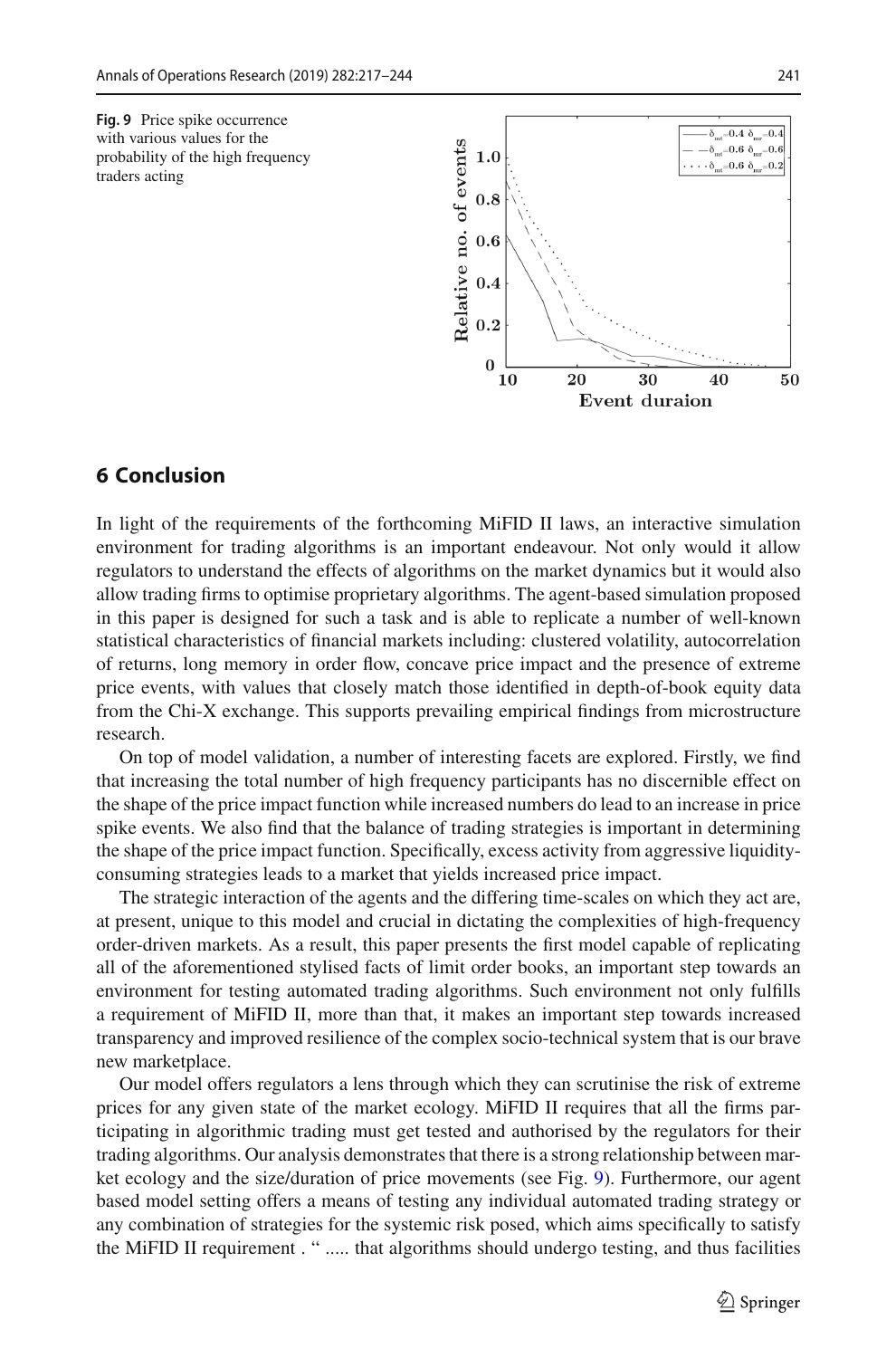will be required for such testing." (p. 19, MiFI[D](#page-27-26) [2012](#page-27-26)). Moreover, insights from our model and the continuous monitoring of market ecology would enable regulators and policy makers to assess the evolving likelihood of extreme price swings. The proposed agent based model fulfils one of the main objectives of MiFID II that is testing the automated trading strategies and the associated risk.

While this model has been shown to accurately produce a number of order book dynamics, the intra-day volume profile has not been examined. Future work will involve the exploration of the relative volumes traded throughout a simulated day and extensions made so as to replicate the well known u-shaped volume profiles (see Jain and Jo[h](#page-26-28) [1988](#page-26-28); McInish and Woo[d](#page-27-27) [1992\)](#page-27-27).

**Acknowledgements** This work was supported by an EPSRC Doctoral Training Centre Grant (EP/G03690X/1).

**Open Access** This article is distributed under the terms of the Creative Commons Attribution 4.0 International License [\(http://creativecommons.org/licenses/by/4.0/\)](http://creativecommons.org/licenses/by/4.0/), which permits unrestricted use, distribution, and reproduction in any medium, provided you give appropriate credit to the original author(s) and the source, provide a link to the Creative Commons license, and indicate if changes were made.

# **References**

- <span id="page-25-12"></span>Alfinsi, A., Fruth, A., & Schied, A. (2010). Optimal execution strategies in limit order books with general shape functions. *Quantitative Finance*, *10*, 143–157.
- <span id="page-25-0"></span>Angel, J. J., Harris, L. E., Katz, G., Levitt, A., Mathisson, D., Niederauer, D. L., et al. (2010). *Current perspectives on modern equity markets: A collection of essays by financial industry experts*. New York: Knight Capital Group, Inc.
- <span id="page-25-6"></span>At-Sahalia, Y., Mykland, P. A., & Zhang, L. (2011). Ultra high frequency volatility estimation with dependent microstructure noise. *Journal of Econometrics*, *160*(1), 160–175.
- <span id="page-25-9"></span>Axioglou, C., & Skouras, S. (2011). Markets change every day: Evidence from the memory of trade direction. *Journal of Empirical Finance*, *18*(3), 423–446.
- <span id="page-25-17"></span>Bagehot, W. (1971). The only game in town. *Financial Analysts Journal*, *27*, 12–14.
- <span id="page-25-5"></span>Bouchaud, J. P., Farmer, J. D., & Lillo, F. (2009). How markets slowly digest changes in supply and demand. In T. Hens & K. R. Schenk-Hoppe (Eds.), *Handbook of financial markets: Dynamics and evolution* (pp. 57–160). North Holland: Elsevier.
- <span id="page-25-11"></span>Bouchaud, J. P., Gefen, Y., Potters, M., & Wyart, M. (2004). Fluctuations and response in financial markets: The subtle nature of 'random' price changes. *Quantitative Finance*, *4*(2), 176–190.
- <span id="page-25-7"></span>Bouchaud, J. P., & Potters, M. (2003). *Theory of financial risk and derivative pricing: From statistical physics to risk management*. Cambridge: Cambridge University Press.
- <span id="page-25-1"></span>Buchanan, M. (2012). It's a (stylized) fact!. *Nature Physics*, *8*(1), 3.
- <span id="page-25-10"></span>Carbone, A., Castelli, G., & Stanley, H. E. (2004). Time-dependent Hurst exponent in financial time series. *Physica A: Statistical Mechanics and its Applications*, *344*(1), 267–271.
- <span id="page-25-13"></span>Chakrabarti, R. (2000). Just another day in the inter-bank foreign exchange market. *Journal of Financial Economics*, *56*, 2–32.
- <span id="page-25-3"></span>Chakraborti, A., Toke, I. M., Patriarca, M., & Abergel, F. (2011). Econophysics review: I. Empirical facts. *Quantitative Finance*, *11*(7), 991–1012.
- <span id="page-25-16"></span>Challet, D., & Stinchcombe, R. (2003). Non-constant rates and over-diffusive prices in a simple model of limit order markets. *Quantitative finance*, *3*(3), 155–162.
- <span id="page-25-15"></span>Chiarella, C., & Iori, G. (2002). A simulation analysis of the microstructure of double auction markets. *Quantitative Finance*, *2*(5), 346–353.
- <span id="page-25-2"></span>Cont, R. (2001). Empirical properties of asset returns: Stylized facts and statistical issues. *Quantitative Finance*, *1*(2), 223–236.
- <span id="page-25-4"></span>Cont, R. (2005). Long range dependence in financial markets. In J. Lévy-Véhel & E. Lutton (Eds.), *Fractals in engineering* (pp. 159–179). London: Springer.
- <span id="page-25-14"></span>Cont, R., & Bouchaud, J. P. (2000). Herd behavior and aggregate fluctuations in financial markets. *Macroeconomic Dynamics*, *4*(2), 170–196.
- <span id="page-25-8"></span>Cont, R., Kukanov, A., & Stoikov, S. (2013). The price impact of order book events. *Journal of Financial Econometrics*, *12*(1), 47–88.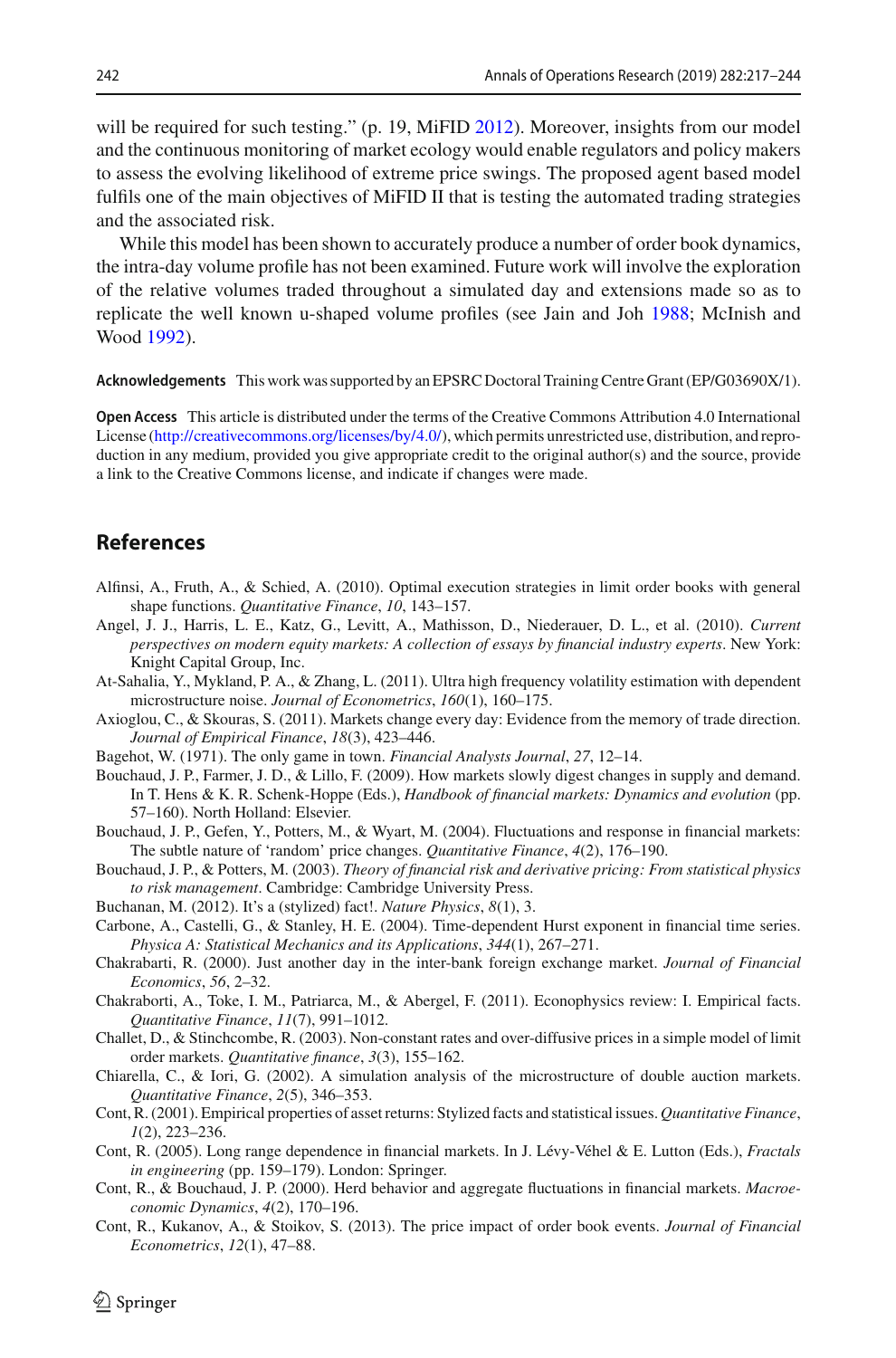- 
- <span id="page-26-16"></span>Cont, R., Stoikov, S., & Talreja, R. (2010). A stochastic model for order book dynamics. *Operations Research*, *58*(3), 549–563.
- <span id="page-26-24"></span>Cui, W., & Brabazon, A. (2012). An agent-based modeling approach to study price impact. In *2012 IEEE Conference on Computational Intelligence for Financial Engineering & Economics (CIFEr)* (pp. 1–8). IEEE.
- <span id="page-26-26"></span>De Bondt, W., & Thaler, R. (1985). Does the stock market overreact? *Journal of Finance*, *40*, 793–807.
- <span id="page-26-19"></span>De Luca, M., & Cliff, D. (2011). Human-agent auction interactions : Adaptive-aggressive agents dominate. In *Twenty-second international joint conference on artificial intelligence* (p. 178).
- <span id="page-26-7"></span>Drozdz, S., Forczek, M., Kwapien, J., Oswiecimka, P., & Rak, R. (2007). Stock market return distributions: From past to present. *Physica A: Statistical Mechanics and its Applications*, *383*(1), 59–64.
- <span id="page-26-3"></span>Easley, D., De Prado, M., & O'Hara, M. (2010). The microstructure of the "flash crash": flow toxicity, liquidity crashes, and the probability of informed trading. Technical Report. Unpublished Cornell University working paper.
- <span id="page-26-2"></span>Easley, D., & De Prado, M. M. Lopez. (2011). The microstructure of the "flash crash": Flow toxicity, liquidity crashes, and the probability of informed trading. *Journal of Portfolio Management*, *37*, 118–128.
- <span id="page-26-4"></span>European Union. (2011). Proposal for a directive of the European Parliment and of the council on markets in financial instruments repealing Directive 2004/39/EC of the European Parliament and of the Council (Recast). Official Journal of the European Union. [http://eur-lex.europa.eu/legal-content/EN/TXT/?](http://eur-lex.europa.eu/legal-content/EN/TXT/?qid=1398344410276&uri=CELEX:52011PC0656) [qid=1398344410276&uri=CELEX:52011PC0656.](http://eur-lex.europa.eu/legal-content/EN/TXT/?qid=1398344410276&uri=CELEX:52011PC0656)
- <span id="page-26-5"></span>European Union. (2014). Markets in Financial Instruments (MiFID): Commissioner Michel Barnier welcomes agreement in trilogue on revised European rules. Memo. [http://europa.eu/rapid/press-release\\_MEMO-](http://europa.eu/rapid/press-release_MEMO-14-15_en.htm?locale=en)[14-15\\_en.htm?locale=en.](http://europa.eu/rapid/press-release_MEMO-14-15_en.htm?locale=en)
- <span id="page-26-27"></span>Evans, M. D. D., & Lyons, R. K. (2002). Order flow and exchange rate dynamics. *Journal of Political Economy*, *110*, 170–180.
- <span id="page-26-15"></span>Farmer, J. D., & Foley, D. (2009). The economy needs agent-based modelling. *Nature*, *460*, 685–686.
- <span id="page-26-17"></span>Farmer, J. D., Patelli, P., & Zovko, I. I. (2005). The predictive power of zero intelligence in financial markets. *Proceedings of the National Academy of Sciences of the United States of America*, *102*(6), 2254–9.
- <span id="page-26-22"></span>Félez-Viñas, E. (2018). Market fragmentation, mini flash crashes and liquidity. Working paper presented at the FMA European Conference, Kristiansand, Norway.
- <span id="page-26-21"></span>Foucault, T. (1999). Order flow composition and trading costs in a dynamic limit order market. *Journal of Financial Markets*, *2*(2), 99–134.
- <span id="page-26-13"></span>Foucault, T., Kandan, O., & Kandel, E. (2005). Limit order book as a market for liquidity. *The Review of Financial Studies*, *18*, 1171–1217.
- <span id="page-26-20"></span>Geanakoplos, J., Axtell, R., Farmer, J., Howitt, P., Conlee, B., Goldstein, J., et al. (2012). Getting at systemic risk via an agent-based model of the housing market. *The American economic review*, *102*(3), 53–58.
- <span id="page-26-14"></span>Goettler, R. L., Parlour, C. A., & Rajan, U. (2005). Equilibrium in a dynamic limit order market. *Journal of Finance*, *60*, 1–44.
- <span id="page-26-8"></span>Gopikrishnan, P., Meyer, M., Amaral, L. A. N., & Stanley, H. E. (1998). Inverse cubic law for the distribution of stock price variations. *The European Physical Journal B-Condensed Matter and Complex Systems*, *3*(2), 139–140.
- <span id="page-26-18"></span>Grimm, V., Berger, U., Bastiansen, F., Eliassen, S., Ginot, V., Giske, J., et al. (2006). A standard protocol for describing individual-based and agent-based models. *Ecological Modelling*, *198*(1–2), 115–126.
- <span id="page-26-6"></span>Gu, G. F., Chen, W., & Zhou, W. X. (2008). Empirical distributions of Chinese stock returns at different microscopic timescales. *Physica A: Statistical Mechanics and its Applications*, *387*(2), 495–502.
- <span id="page-26-9"></span>Gu, G. F., & Zhou, W. X. (2009). Emergence of long memory in stock volatility from a modified Mike-Farmer model. *EPL (Europhysics Letters)*, *86*(4), 48,002.
- <span id="page-26-10"></span>Hasbrouck, J. (1991). Measuring the information content of stock trades. *The Journal of Finance*, *46*, 179–207.
- <span id="page-26-11"></span>Hausman, J. A., Lo, A. W., & Mackinlay, A. C. (1992). An ordered probit analysis of transaction stock prices. *Journal of Financial Economics*, *31*, 319–379.
- <span id="page-26-12"></span>Hopman, C. (2007). Do supply and demand drive stock prices? *Quantitative Finance*, *7*(1), 37–53.
- <span id="page-26-28"></span>Jain, P. C., & Joh, G. H. (1988). The dependence between hourly prices and trading volume. *The Journal of Financial and Quantitative Analysis*, *23*, 269–283.
- <span id="page-26-25"></span>Jegadeesh, N., & Titman, S. (1993). Returns to buying winners and selling losers: Implications for stock market efficiency. *Journal of Finance*, *48*, 65–91.
- <span id="page-26-0"></span>Johnson, N., Zhao, G., Hunsader, E., Qi, H., Johnson, N., Meng, J., et al. (2013). Abrupt rise of new machine ecology beyond human response time. *Scientific Reports, Nature Publishing Group*, *3*, 2627.
- <span id="page-26-23"></span>Keim, D. B., & Madhavan, A. (1995). Anatomy of the trading process empirical evidence on the behavior of institutional traders. *Journal of Financial Economics*, *37*(3), 371–398.
- <span id="page-26-1"></span>Kirilenko, A., Kyle, A.S., Samadi, M., & Tuzun, T. (2014). The flash crash: The impact of high frequency trading on an electronic market. Available at SSRN 1686004.